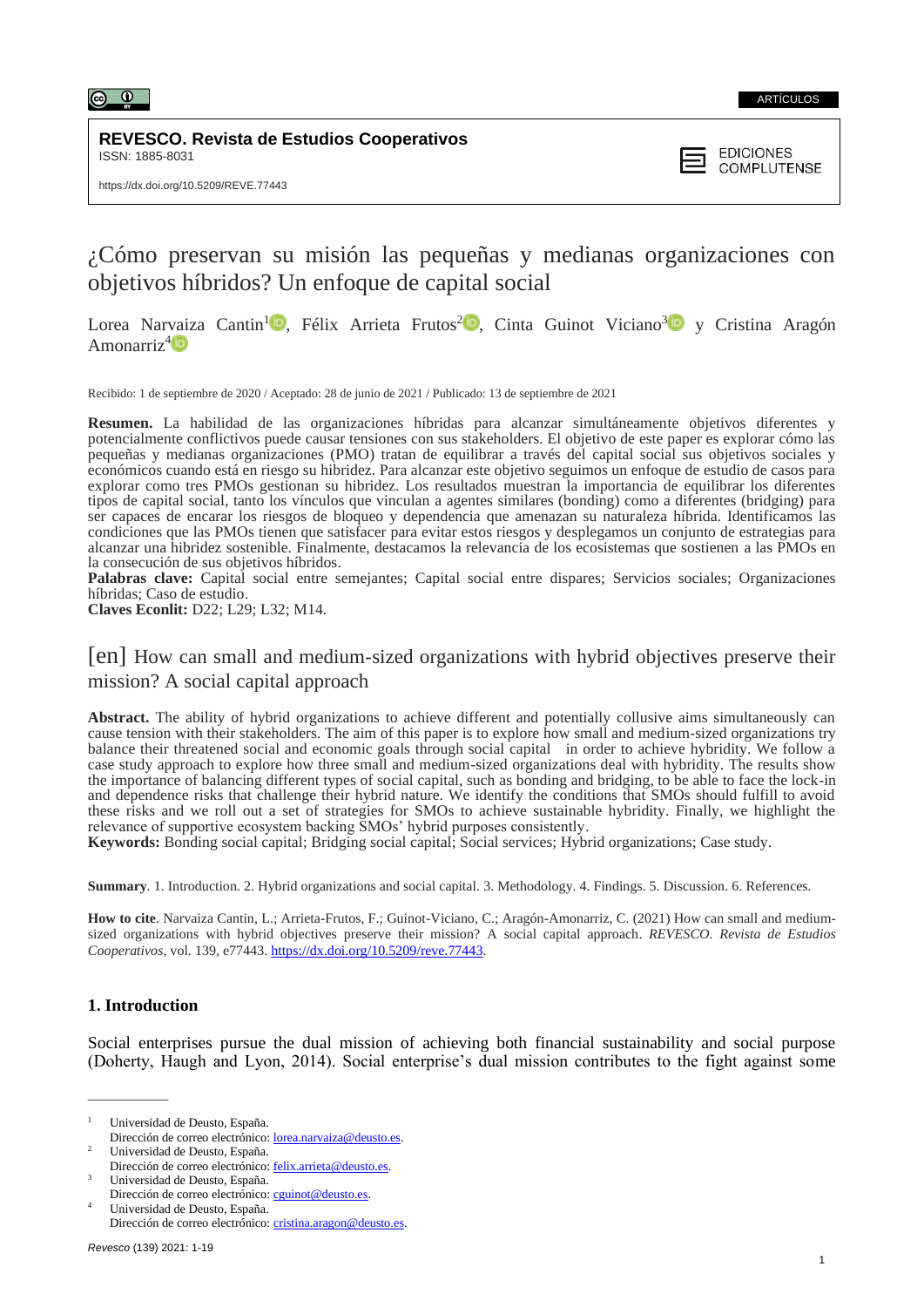structural problems that persist in modern society in terms of inequality, environmental problems and social exclusion that surpass the economic sphere and involve the contribution to social goals, social utility and social and territorial cohesion (Castro, Santero, Martínez, and De Diego, 2020). In this vein social economy is a scientific field that is very relevant and has a great future for society (Monzón & Chaves, 2020). Pache and Santos (2013) state that social enterprises are a prime example of a hybrid organizational form in that, by spanning the boundaries of the private, public and non-profit sectors, they bridge institutional fields (Tracey et al. 2011) and face conflicting institutional logics (Pache & Santos 2013). Recent authors also argue that hybrids contribute to Sustainable Development Goals (Tabares, 2021).

Hybrid organizational forms are defined as structures and practices that allow the coexistence of values and artefacts from two or more categories (Doherty, Haugh and Lyon, 2014). Hybrid organizations combine two logics simultaneously in their mission, namely their financial goals and social objectives (Pfeilstetter & Gómez Carrasco, 2020; Doherty, Haugh & Lyon, 2014). As many authors celebrate, hybrid organizations are an opportunity to "civilizing the economy" (Grassl, 2012: 109-10). Following several authors hybrid organizations, are positive for society as a type of firm focused on the mitigation of social and environmental issues (Battilana & Lee, 2014; Tabares, 2021). Hybrid organizations not only strive for profitability, but also strive to address some of humanity's most pressing issues. Moreover, hybrids seek to create social and environmental improvements through their practices and products (Haigh & Hoffman, 2012). In this vein, hybrid organizations are experimenting with ways to combine businesses' industrial and innovation strengths to become a potent means to effect change (Haigh & Hoffman, 2012).

Hybrid organizations break this traditional customer-beneficiary dichotomy by providing products and services that produce social value (Battilana et al., 2012), in line with the so-called "shared value" paradigm introduced by Porter and Kramer (2011). Shared value is integral to a corporate strategy, profitability and competitive advantage (Porter & Kramer, 2011). Shared value is not about redistributing existing value, but about enlarging the total economic and social value. In that sense, shared value is different from corporate social responsibility, philanthropy or sustainability (Alberti & Belfanti, 2019). However, shared value (as sustainability or corporate social responsibility) implies dealing with conflicting goals. Indeed, to simultaneously achieve different and occasionally conflicting goals can be difficult and often results in tension (Powell, Gillett and Doherty, 2019). In addition to the usual type of tension caused by the scarce availability of financial resources and the costs of physical resources (Austin, Stevenson, and Wei-Skillern, 2006; Dacin, Dacin and Matear, 2010), further friction can be provoked by the stakeholders of these hybrid organizations. The relationships with both workers and business partners may be a source of tensions or solutions (Powell et al., 2019). These relationships range from formal agreements, such as joint ventures, partnerships, licensing (Austin 2010), and social franchising (Tracey & Jarvis 2007), to less formal mechanisms such as sharing ideas freely and allowing others to scale up an innovative approach (Lyon & Fernandez, 2012).

Battilana, Sengul, Pache and Model (2015) identified one effective approach to overcome the mentioned difficulty based on a double task: giving organization members the responsibility for social and economic activities and creating interaction arenas where each group can discuss the trade-offs that they face. These arenas are called *spaces of negotiation*. This solution is rooted in the literature that advocates investing in relationships with stakeholders as a source of value to create a more significant social impact (Austin, 2010). Additionally, closer relationships allow a priori a better understanding among stakeholders, and greater strategic effectiveness (Battilana & Dorado 2010; Brown & Iverson 2004). These spaces of negotiation, based on intense socialization and ongoing routines, enable organization members to have a better understanding of the organization's goals and mutual interdependencies (Battilana et al., 2015). All these authors therefore show that coordination in hybrid organizations may be better achieved by means of formal structures and processes that support those spaces of negotiation. However, in small and medium-sized organizations (SMOs) where socialization may be weakened by the above-mentioned tensions and where formalization is scarce, spaces of negotiation may not work. In these contexts, given that social capital (SC) is a strategic resource for SMOs, the aim of this paper is to study how SC can help SMO maintaining hybridity.

In this respect, in the study of the social economy, SC appears as a particularly significant contributor (Evans & Syrett, 2007), and Schneider (2009) argues for strategies to develop SC, in particular when hybrid purposes split organizations. SC is defined as the "sum of the actual and potential resources embedded within, available through, and derived from the network" (Nahapiet & Ghoshal, 1998, p. 243), SC is thus required for building networks that foster the exchange and sharing of ideas and information, as well as consensus building (Aragón-Amonarriz, Iturrioz-Landart, Narvaiza-Cantin and Parrilli, 2019). Bonding SC refers to the networks within firms, while bridging SC are the networks that go beyond the boundaries of organizations (Nahapiet & Ghoshal, 1998). In order to understand how SC can help SMOs achieve hybridity, our paper carries out an in-depth analysis of three cases of SMOs with a hybrid mission, located in the province of Gipuzkoa in the Basque Country (Spain). This methodology allows us to study a subjective reality and to gain access to in-depth information with interpretive wealth. The study presents several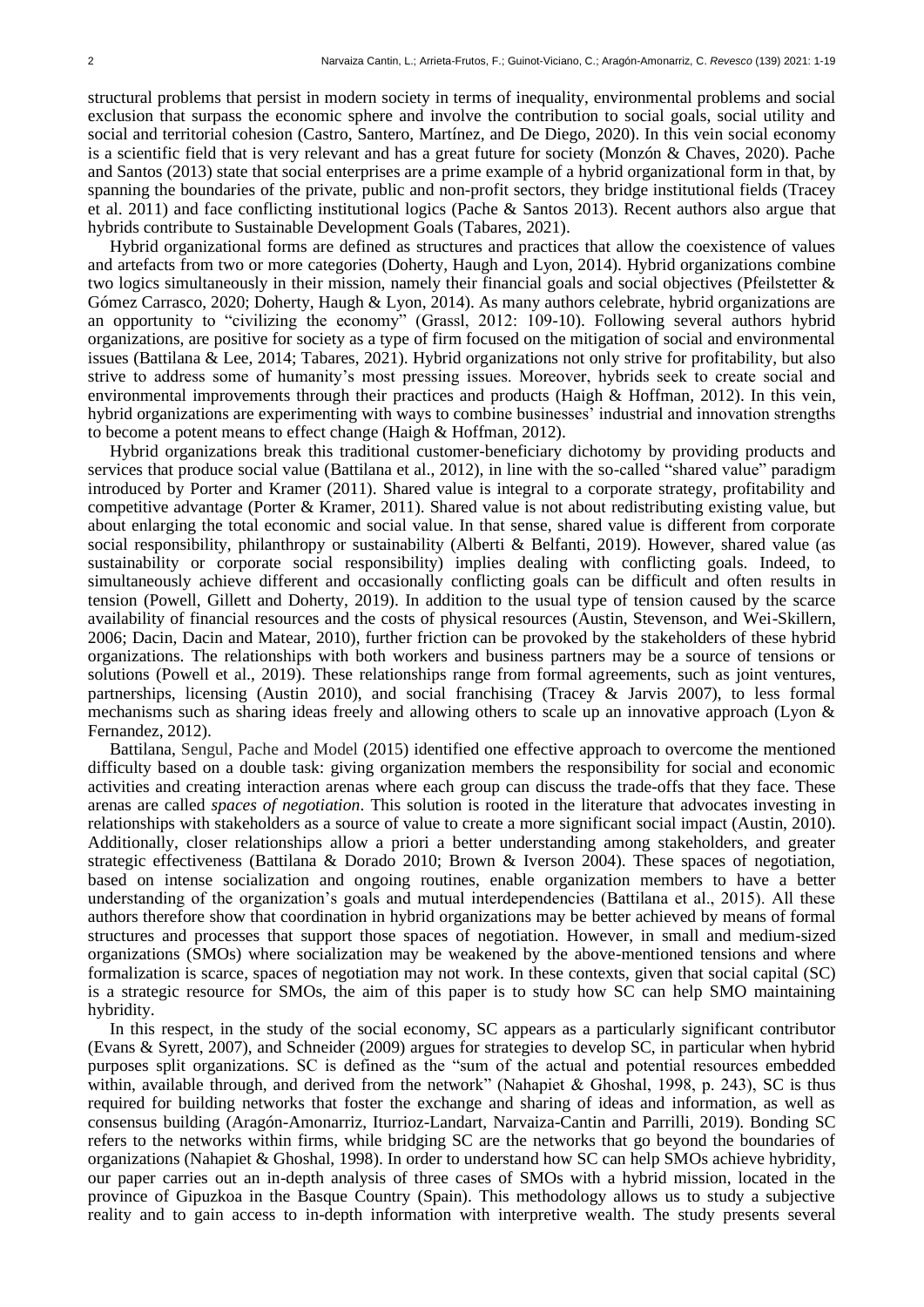contributions. First, we identify two specific risks in excessive bonding and bridging in SMOs, to be precise, the lock-in risk and the risk of dependency. Secondly, we propose several strategies that SMOs can design, and furthermore, we identify the conditions that SMOs and their partners need to fulfill to avoid the previously mentioned risks. Finally, we point out the importance of an ecosystem that supports and shares the hybrid purposes systemically so that SMOs can achieve hybridity.

The paper is structured as follows. First, we explore the role of SC in preserving the hybrid mission of SMOs. Second, we present our research methodology, third we provide the findings obtained from our analysis of the case studies. Finally, we discuss the implications of our findings, our limitations and we propose future research avenues.

#### **2. Hybrid organizations and social capital**

According to most definitions sustainability in organizations is understood, as an inclusive business approach in which the different stakeholders of the company are integrated in its development and whose purpose is the creation of long-term value (Van Marrewijk, 2003; Montiel, 2008; Dyllick & Muff, 2016). The key point in sustainability, is that the value created should be economic, social and environmental (Dyllick  $\&$ Hockerts, 2002) and therefore it should benefit all stakeholders (both internal and external) besides its owners and managers. This approach is, therefore, linked to the stakeholder theory. In this vein, the concept of shared value creation can be incorporated with total flexibility to sustainable organizations (Dyllick & Muff, 2016).

A strategy based on shared value is a long-term bet. Although its results may require more time and greater initial investment "...the return will be greater economic value and broader strategic benefits for all participants" (Porter & Kramer, 2011:4). Therefore, this is a strategic approach with a holistic (global and integrated) focus. Following Florin and Schmidt (2011), the shared value strategy encompasses a paradox: the potential conflict of economic and social or environmental goals. It is perhaps one of the least understood and less researched topics in this domain. The challenge of managing the shared value strategic paradox arises from social organizations' hybrid mission (Harjula 2006, Zahra et al. 2009).

The hybrid purposes of SMOs are usually based on the founders' social imprinting, understood as "the founding team's early emphasis on accomplishing the organization's social mission" (Battilana et al., 2015, p. 1659). These founders use both social welfare and commercial logics in order to fulfill the organization's two-fold mission (Pache, Battilana and Spence, 2018). The founders transmit socio-economic values and purposes through formal and informal relationships with other hybrid organizations (Thomasson, 2019). As a consequence, the sustainability of the hybrid purposes will be at risk if founders step down, weaken or retire, since then the foundational pillars will fade, and founders' social imprinting cohesive role will be dismissed, and stress, anxiety, and uncertainty can destabilize the hybrid purposes (Azis, 2000). Moreover, when SMOs with hybrid purposes are exposed to harsh market conditions, this can lead to a reduction in their economic productivity and weaken their social performance (Battilana et al., 2015), damaging the socio-economic equilibrium of their purposes (Aragón-Amonarriz, Iturrioz-Landart and Narvaiza-Cantin, 2017) and hindering the development of SC. For instance, in the case of a financial crisis, which causes tension, the pressure to improve efficiency leads to austerity measures and increases workers' anxiety (Cervero-Liceras, McKee and Legido-Quigley, 2015). In both situations, the lack or scarcity of formalized routines in SMOs favors the polarization of relationships, making it more difficult to reach a consensus between the different purposes. And it is in such cases that the hybrid purposes are put at risk.

Identified strategies, such as the creation of spaces of negotiation (Battilana et al., 2015), or implementing a process of separating, negotiating, aggregating, and assessing the value created (Castellas, Stubbs, & Ambrosini, 2019) are seldom applied in SMOs. In this type of organization, processes are rarely formalized, and a personalist management style prevails. In this context, SC, understood as the "sum of the actual and potential resources embedded within, available through, and derived from the network" (Nahapiet & Ghoshal, 1998, p. 243), is likely to influence collective action and the flow of information. Therefore, business sustainability depends on the sustainability of its relationships (Murillo & Vallentin, 2012). Indeed, given that SC is a strategic resource for SMOs, our research question is: how can SC help SMOs preserve their hybrid character?

Regarding the composition of networks, SC has been increasingly conceptualized in two distinct ways: bridging and bonding (Cox, Oh, Simmons, Graham, Greenhill, Lintott, ... & Meriton, 2019). Bridging SC refers to the networks whose linkages extend beyond the boundaries of the organization, whereas bonding SC refers to the networks that remain within the boundaries of the firm. The latter is based on the internal relational resources that facilitate trust and cohesion and are beneficial when it comes to pursuing the collective organizational goals (Nahapiet & Ghoshal, 1998). Bonding SC connects the members of homogeneous groups (Granovetter, 1985; Putnam, 2000; Woodhouse, 2006) and acts as a "super-glue" internally. In SMOs the hybrid purposes usually rely on the individual altruism of the founders, who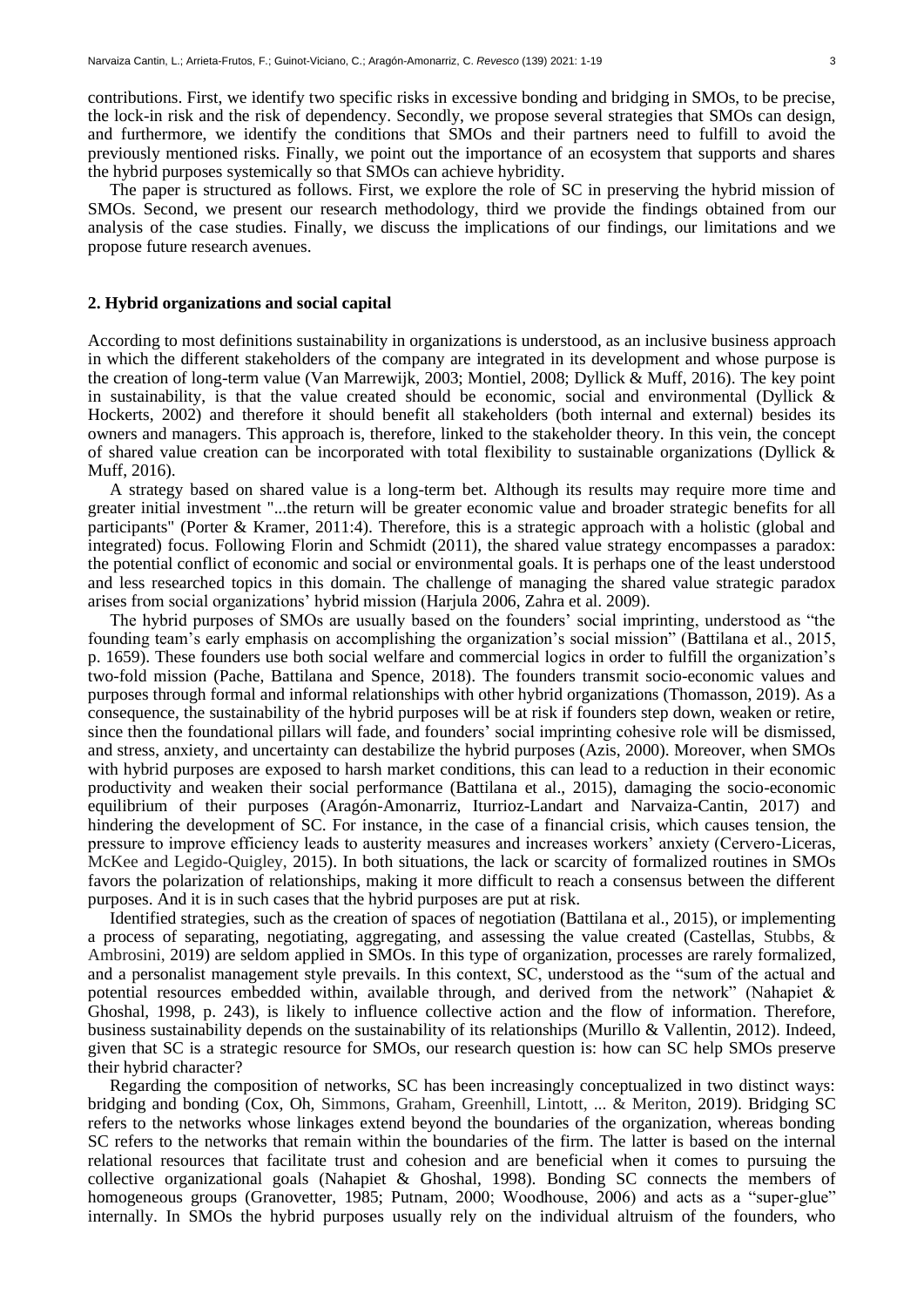integrate their social and work motivations into the SMO project (Bargsted, Picon, Salazar, & Rojas, 2013; Tan, Williams & Tan, 2005). In the beginning, the project is only shared with a few members of the core node. Because of the easier relationships within homogeneous groups, bonding SC can offer a more robust explanation for variations in prosocial behaviors (Coffé & Geys, 2007). The strong bonding SC of a team is the pillar of the project, particularly when it responds to the social identity needs expressed by its members and forges a collective identity (Hasenfeld & Gidron, 2005).

However, this strength can become a weakness if the strong bonding SC also entails a lock-in risk. For example, if due to a financial crisis or to market requirements, key members of this node center their interest on economic purposes rather than social ones, they will influence the whole organization in this direction. They may well remain supporters of hybrid purposes, but the market context can require the hiring of new members or collaboration with new stakeholders, and if they are not open to new incomers or allies, the sustainability of the project will be at stake. In the case of new incumbents with complementary logics (social or economic) entering the organization, they first have to be accepted by the original members, otherwise tensions arise. This can then result in the organization being split into two homogeneous groups: one supporting social purposes and the other preserving the economic purposes. Although each one can develop a strong SC, hybridity is at stake.

Granovetter (1973) suggests that wider networks with weaker ties (i.e., bridging SC) can be surprisingly effective when it comes to accessing information or resources that have not yet been obtained. In this sense, two kinds of 'bridges' can restore the divided hybrid purposes. First, bridges must be built inside the organization between the two different groups, in order to share and exchange information and ideas, and to reach a consensus among the groups that represent different interests (Aragón et al., 2019). In fact, meaningful bridges can bring together individuals who differ in socially relevant dimensions (Baggetta, 2016). And it is expected that these bridges will be formalized. In this sense, the ability to develop a formal structure can be crucial for the survival of these organizations (Hasenfeld & Gidron, 2005). Second, the higher the level of connectedness of hybrid SMOs to other organizations that control important resources (e.g., members, funds, legitimacy, and technical expertise), the greater their chances of survival (Hasenfeld & Gidron, 2005), because they increase their ability to mobilize members and garner support. According to most research on collaborations (Galaskiewicz & Colman, 2006; Young, Salamon, & Grinsfelder, 2012; Child, 2016), in the case of both for-profit and non-profit organizations, connecting can be useful for acquiring more resources. Indeed, for both types of organizations, bridging SC means that the bonds of connectedness created between these diverse groups act as a "lubricant" (Anderson & Jack, 2002). Furthermore, commitment increases when the logics used by hybrid SMOs are in accordance with the personal beliefs of their members and supporters (Hasenfeld & Gidron, 2005). For these reasons, we state that balancing integration through bonding and networking by bridging (Evans & Syrett, 2007) can help SMOs to preserve their hybrid nature.

In our study, we focus on the difficulties in achieving or preserving hybrid purposes in SMOs. We also identify the collaborative strategies implemented by organizations to balance economic and social issues. In other words, we seek to analyze how bonding and bridging SC can help achieve or preserve hybrid purposes in SMOs.

# **3. Methodology**

In this paper, we have carried out a qualitative research approach based on the analysis of case studies. Case study research is a useful method for research work that aims to provide a first-hand understanding of people and events (Yin, 2004). We chose this method since it seems to be the most appropriate one for our research that it focuses on a contemporary phenomenon within a real-life context (Yin, 2003).

## *Case study*

We selected three companies to show that when hybridity is at risk. SC can help restore it in these organizations. Companies A, B and C all deliver social services in the province of Gipuzkoa (see Table 1).

The selection of these organizations was made according to two criteria: i) they could illustrate how SC influences hybridity in organizations; and ii) they were representative of different types of organization, since two of them have a social origin, whereas the other one has a business origin. We chose three SMOs (with 40 to 81 employees) since these are usually the type of organizations that provide social services in Gipuzkoa (Table 1).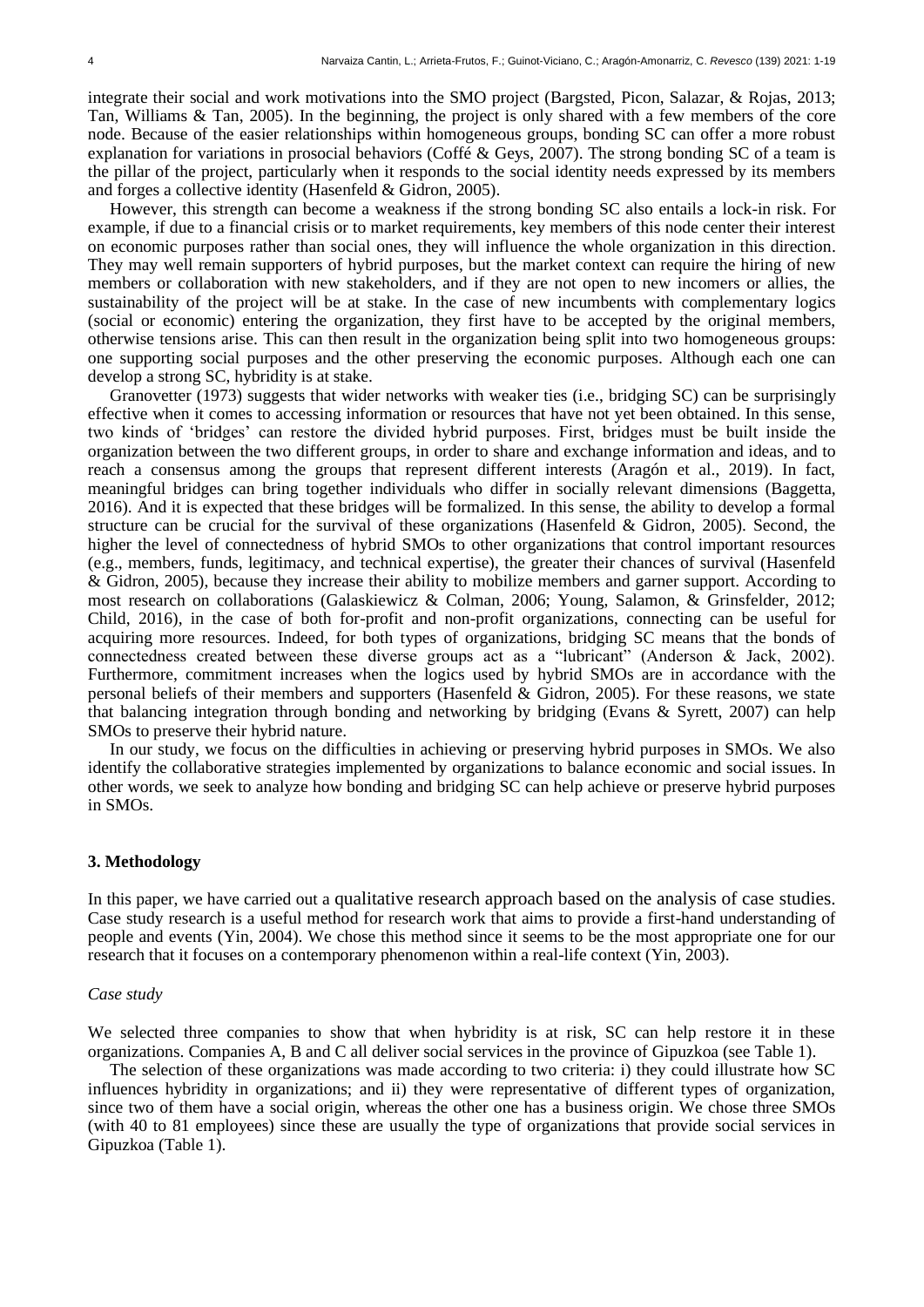| Organization             | <b>Case A</b>                                           | <b>Case B</b>                                   | Case C                                             |
|--------------------------|---------------------------------------------------------|-------------------------------------------------|----------------------------------------------------|
| <b>Type</b>              | <b>FPO</b>                                              | <b>NFPO</b>                                     | <b>NFPO</b>                                        |
| <b>Year of creation</b>  | 2011                                                    | 1997                                            | 1986                                               |
| Origin                   | Economic logic                                          | Social logic                                    | Social logic                                       |
| N. Owners                | $\mathfrak{Z}$                                          | $\overline{4}$                                  | 8                                                  |
| of<br><b>Number</b>      | 40                                                      | 81                                              | 65                                                 |
| employees                |                                                         |                                                 |                                                    |
| <b>Turnover</b>          | 0.5 million euros/year                                  | 2.5 million euros/year                          | Not available                                      |
| <b>Activity</b>          | Social care                                             | Social care                                     | Social care                                        |
| <b>Initial steps</b>     | business<br>Initial<br>aim:                             | Initial aim: to create                          | Initial aim: formalize real                        |
|                          | opportunity, an unsatisfied                             | their own jobs for                              | work<br>developed<br>by                            |
|                          | market need is identified                               | women                                           | autonomous workers into                            |
|                          |                                                         |                                                 | worker social cooperative                          |
|                          | Leaders<br>background:                                  | Leaders<br>background:                          | required by the townhall.                          |
|                          | <b>Business School students</b>                         | former workers in the                           |                                                    |
|                          |                                                         | industry                                        | Leaders<br>background:                             |
|                          | Legal form: limit liability                             |                                                 | former workers in the                              |
|                          |                                                         | Third<br>Legal<br>form:                         | industry                                           |
|                          | Objective:<br><b>Business</b>                           | sector,<br>social                               |                                                    |
|                          | performance                                             | cooperative                                     | Legal form: Third sector,                          |
|                          |                                                         |                                                 | social cooperative (now it                         |
|                          |                                                         | Objective: to support a<br>group of people with | not-for-profit<br><i>is</i><br>a a<br>association) |
|                          |                                                         | social<br>insertion                             |                                                    |
|                          |                                                         | difficulties                                    | Objective: to offer a social                       |
|                          |                                                         |                                                 | service to people on need                          |
|                          |                                                         |                                                 | and create a firm to have                          |
|                          |                                                         |                                                 | employment.                                        |
| <b>Current situation</b> | Current aim:<br>Display<br>$\rm{a}$                     | Current<br>aim:                                 | Current aim: Sustaining                            |
|                          | sustainable business project                            | Sustaining the social                           | the social project                                 |
|                          | with social mission                                     | project                                         |                                                    |
|                          |                                                         |                                                 | Leader team: with a higher                         |
|                          | Leader team: with a higher                              | Leader<br><b>New</b><br>team:                   | sensitivity towards social                         |
|                          | sensitivity towards social                              | profiles in management                          | issues.                                            |
|                          | issues.                                                 | team                                            |                                                    |
|                          |                                                         |                                                 | Workers: social workers                            |
|                          | Workers: Mixed origins                                  | Workers:<br>social                              | and management.                                    |
|                          |                                                         | workers<br>with                                 |                                                    |
|                          | Strategy: Alliance to access                            | professional                                    | Strategy: fulfill a social                         |
|                          | market                                                  | management.                                     | need,<br>creating<br>fair                          |
|                          |                                                         |                                                 | employment in social care                          |
|                          | Objective:<br>Social<br>and<br>business<br>performance. | Strategy:<br>diversification to avoid           | Objective:<br>Social                               |
|                          | Social sensibility is due to a                          | excessive concentration                         | performance<br>with                                |
|                          | partner with social logic.                              |                                                 | sustainability<br>of<br>the                        |
|                          |                                                         | Objective: Social and                           | project.                                           |
|                          |                                                         | business performance.                           |                                                    |

Table. 1. Description of the organizations

Source: own elaboration

#### *Data collection*

Following Yin (1994), and in order to analyze the profile of each organization before the interviews, we first studied them through secondary sources of information, such as websites, corporate documents, publications, and press releases. In addition, it should be noted here that several authors of this paper have extensive experience in collaborating with firms from the social care sector, as well as with policymakers. In particular, they have long standing relationships with the organizations participating in our research.

Secondly, we gathered primary data from each organization between 2016 and 2019, this period has been considered stable both politically (the same political party in this period) and economically (years of stable economic cycle). We also conducted in-depth interviews with the founder or general manager of each company, and with the workers of most of them, since we considered them to be legitimate representatives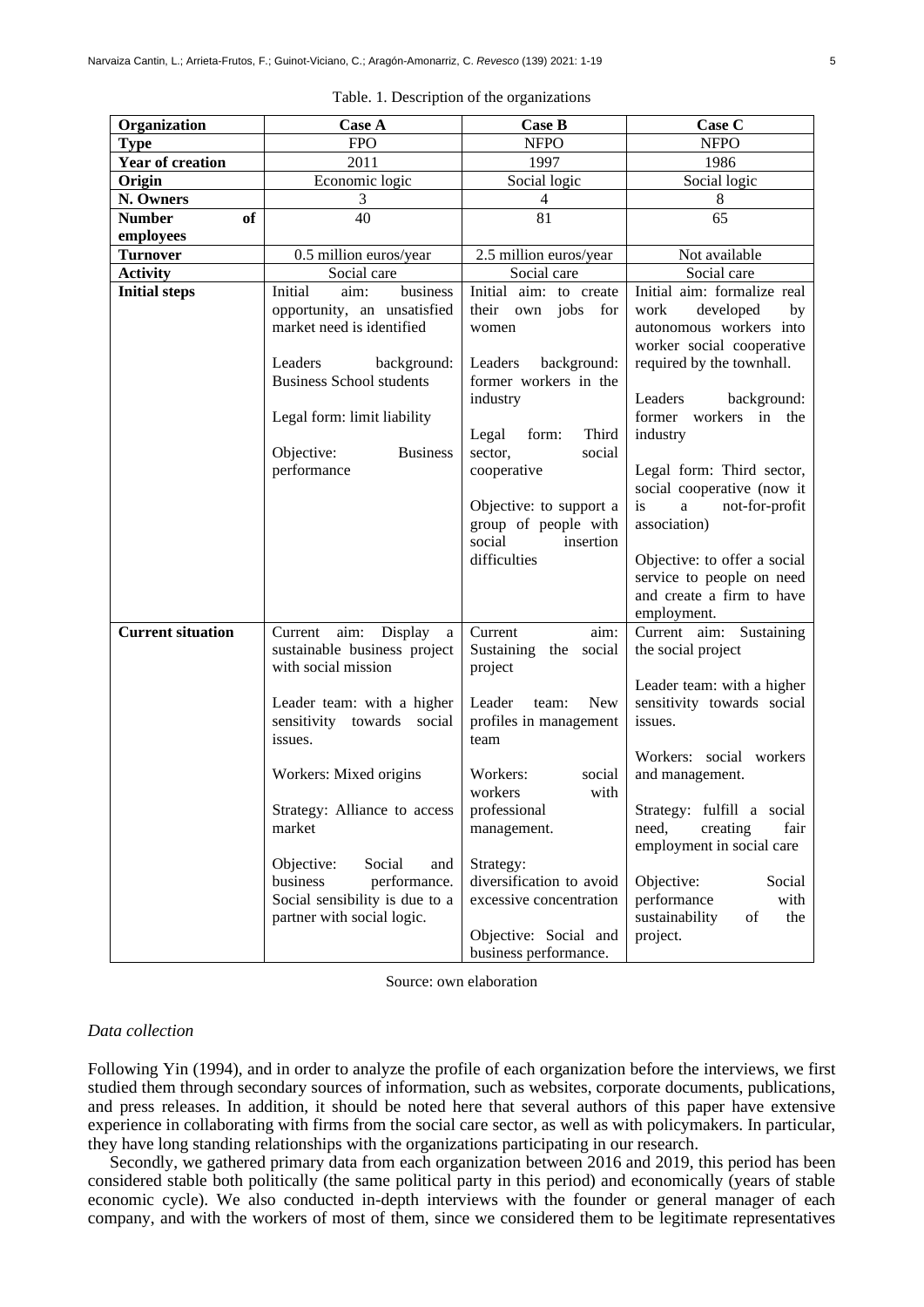who could speak on behalf of their respective organizations. Additionally, we interviewed a sector expert who was the General Director of Public Social Service Organizations in Gipuzkoa at the time of our study, and also the general manager of the main client company of one the cases analyzed (case B) (Table 2) from 1982 to 2015.

| <b>Name</b><br>of<br>organization          | <b>Key</b><br>informants<br>name                                           | <b>Type of Source</b>                                    | Interviewee'<br><b>Description</b>                                                                                                                 | Description of the evidence                                                                                                                                                                                   |
|--------------------------------------------|----------------------------------------------------------------------------|----------------------------------------------------------|----------------------------------------------------------------------------------------------------------------------------------------------------|---------------------------------------------------------------------------------------------------------------------------------------------------------------------------------------------------------------|
| Case A                                     | Founder                                                                    | Semi-Structured<br>interview                             | One of the three<br>of<br>founders<br>the<br>cooperative. With 5<br>years of business<br><b>Business</b><br>studies.<br>Administration<br>Graduate | Interview audio taped on the 8 <sup>th</sup> May<br>2016 in the firm facilities.<br>Transcription of the interview of<br>11.569 words.<br>Notes taken during one-and-a-half-<br>hour interview.               |
| Case A                                     | Employee                                                                   | Semi-Structured<br>interview                             | Employee with less<br>than 1 year in the<br>company                                                                                                | Interview audio taped on the 30 <sup>th</sup><br>January 2018 in the firm facilities.<br>Transcription of the interview of<br>2292 words.<br>Notes taken for 45 minutes interview                             |
| Case B                                     | General<br>manager                                                         | Semi-Structured<br>interview                             | General<br>The<br>Manager<br>of<br>the<br>cooperative<br>with<br>more than 3 years<br>of experience in the<br>cooperative.                         | Interview audio taped on the 21 <sup>st</sup> of<br>July 2016 in the firm facilities to<br>F.A.<br>Transcription of the interview of<br>7.576 words.<br>Notes taken during one-and-a-half-<br>hour interview. |
| CASE<br>B's<br>main client                 | Director                                                                   | Semi-Structured<br>interview                             | The Director of its<br>main<br>client<br>Residence Y from<br>1982 until 2015.                                                                      | Interview audio taped on the 28 <sup>th</sup> of<br>May 2019.<br>Transcription of the interview of<br>1912 words.<br><b>Notes</b><br>taken<br>during<br>one-hour<br>interview.                                |
| Case C                                     | General<br>manager                                                         | Semi-Structured<br>interview                             | General<br>The<br>of<br>the<br>Manager<br>cooperative<br>with<br>more than 32 years<br>of experience in the<br>association.                        | Interview audio taped on the 18 <sup>st</sup> of<br>January 2018 in the firm facilities.<br>Transcription of the interview of<br>1,489 words.<br><b>Notes</b><br>taken<br>during<br>one-hour<br>interview.    |
| Case C                                     | Administrator-<br>Employee                                                 | Semi-Structured<br>interview                             | The administration<br>staff of the manager<br>with more than 32<br>years of experience<br>in the association.                                      | Interview audio taped on the 18 <sup>st</sup> of<br>January 2018 in the firm facilities.<br>Transcription of the interview of 989<br>words.<br>Notes taken for one hour and a<br>quarter interview.           |
| Public social<br>services<br>organizations | General<br>Director<br>Public<br>of<br>Social<br>Services<br>Organizations | Semi-Structured<br>interview                             | Director<br>General<br>2015<br>from<br>until<br>today and several<br>positions in social<br>services<br>public<br>institutions                     | Interview audio taped on the 17th of<br>December 2019 in Public Social<br>Services facilities.<br>Transcription of the interview of<br>1912 words.<br>Notes taken during one-and-a-half-<br>hour interview.   |
| Mixed data                                 | Annual<br>Reports                                                          | Web based<br>and<br>press reports and<br>information     | Strategic<br>Orientation<br>and<br><b>Annual Results</b>                                                                                           | Last five years                                                                                                                                                                                               |
| Mixed data                                 | Academic<br>Articles                                                       | Referred in<br>the<br>Reference<br>Sections              | Different<br>articles<br>regarding hybridity                                                                                                       | Last five years                                                                                                                                                                                               |
| Mixed data                                 | University and<br><b>Business</b><br>Collaboration                         | Workshop<br>in<br>2016 with social<br>care<br>companies, | The authors of the<br>policy<br>paper,<br>makers<br>and                                                                                            | More than five years collaboration<br>with policy makers and social care<br>organizations.                                                                                                                    |

|  |  |  |  |  | Table. 2. Description of key informants |
|--|--|--|--|--|-----------------------------------------|
|--|--|--|--|--|-----------------------------------------|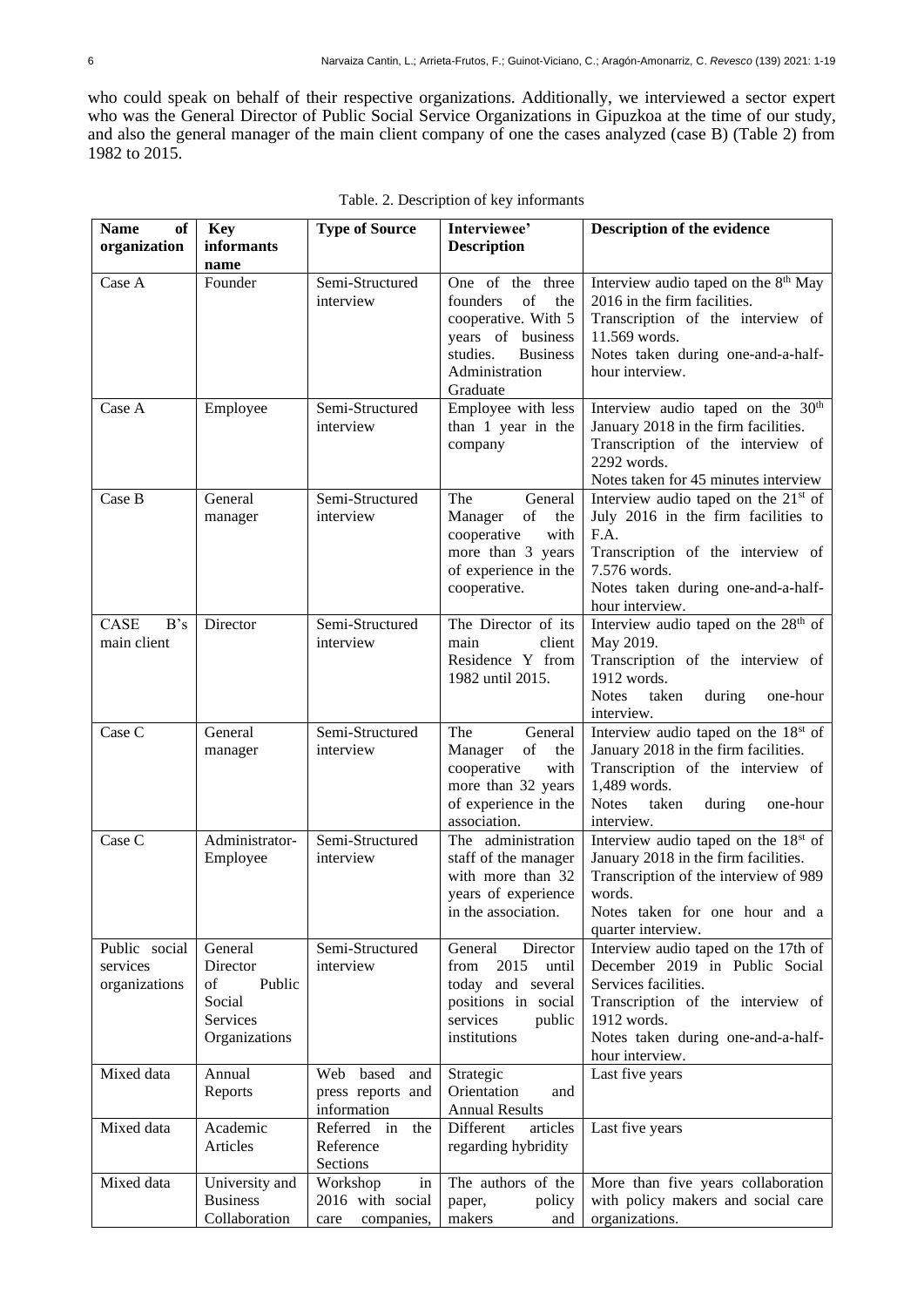|            | Agreement                                                        | university's<br>researchers<br>and<br>policy makers to<br>interact and find<br>solutions for the<br>social<br>care<br>sector's problems. | from<br>managers<br>social<br>care<br>organizations                           |                                                                                                           |
|------------|------------------------------------------------------------------|------------------------------------------------------------------------------------------------------------------------------------------|-------------------------------------------------------------------------------|-----------------------------------------------------------------------------------------------------------|
| Mixed data | University and<br><b>Business</b><br>Collaboration<br>Agreements | One of the<br><i>authors</i><br>collaborated in<br>advising on the<br>creation of the<br>company in the<br>social field                  | One of the authors<br>of the paper<br>Managers of one of<br>the organizations | More than seven years collaboration                                                                       |
| Mixed data | Municipal<br>social services                                     | Consulting to find<br>companies                                                                                                          | Two of the authors<br>of the paper<br>Municipal<br>social<br>services         | More than six years collaboration<br>defining challenges with both local<br>and regional social services. |

Source: own elaboration

Based on the literature (Battilana et al., 2015; Cox et al., 2019; Narvaiza et al, 2017), we designed a question guide for the three-part interview. In the first section, we asked the interviewee for an overall description of the organization and of himself/herself. In the second section, we asked about the organization's mission and goals, and also about the hybrid nature of the organization. The third section focused on aspects concerning the (internal and external) SC of the organization. General managers were asked all the questions included in the guide; the questions regarding section 2 and internal SC were addressed to employees, and the questions related to section 2 and external SC were addressed to the external stakeholders (Table 3). Additionally, we checked the conclusions reached in the study with an expert in the social services sector.

Table. 3. Summary of the interviews' structure: Main dimensions and key issues

|                                             | <b>DIMENSIONS</b>  | <b>KEY ISSUES</b>                                                       |  |  |
|---------------------------------------------|--------------------|-------------------------------------------------------------------------|--|--|
|                                             | Interviewee        | - Interviewee's position in the organization                            |  |  |
|                                             | Description        | - Background and studies                                                |  |  |
| 1)                                          |                    | - Information about the founders/employees                              |  |  |
| Organization                                |                    | - Difficulties as entrepreneurs                                         |  |  |
| and                                         | Unit of Analysis   | - History of the firm                                                   |  |  |
| interviewee                                 | Description        | - Aim and main services delivered                                       |  |  |
|                                             |                    | - Main numbers and activities                                           |  |  |
|                                             |                    | - Type of organization                                                  |  |  |
|                                             |                    | - Evolution and actual situation (clients, area, organigram, employees) |  |  |
|                                             | Mission & goals    | - Mission of the firm                                                   |  |  |
|                                             |                    | - Business and social goals (Growth, Efficiency)                        |  |  |
|                                             |                    | - Risk of goal degeneration                                             |  |  |
| 2) Hybrid                                   |                    | - Risk of deprivation                                                   |  |  |
| nature and                                  | social-<br>The     | - Background of the firms (social vs. business)                         |  |  |
| purpose                                     | economic           | - Importance of economic and social issues and priorities               |  |  |
| balance in the<br>hybrid<br>firm:<br>nature |                    | - Key events, decisions                                                 |  |  |
|                                             |                    | - or main stages (how to rebalance the hybridity; how to compensate     |  |  |
|                                             |                    | unbalance)                                                              |  |  |
|                                             | social<br>Internal | - Types of leadership                                                   |  |  |
|                                             | capital:           | - Leadership's profile (social or business background)                  |  |  |
|                                             | leadership<br>and  | - Formal and informal leadership                                        |  |  |
| managers<br>social<br>Internal<br>capital:  |                    | - How decisions are taken: centralization vs. decentralization          |  |  |
|                                             |                    | - Types of Employees                                                    |  |  |
|                                             |                    | - Employees' profile (Education and skills of employees)                |  |  |
|                                             | employees          | - The role of external agents in hybridity (hinder/strength) Commitment |  |  |
|                                             |                    | - The evolution of the relationship in the past                         |  |  |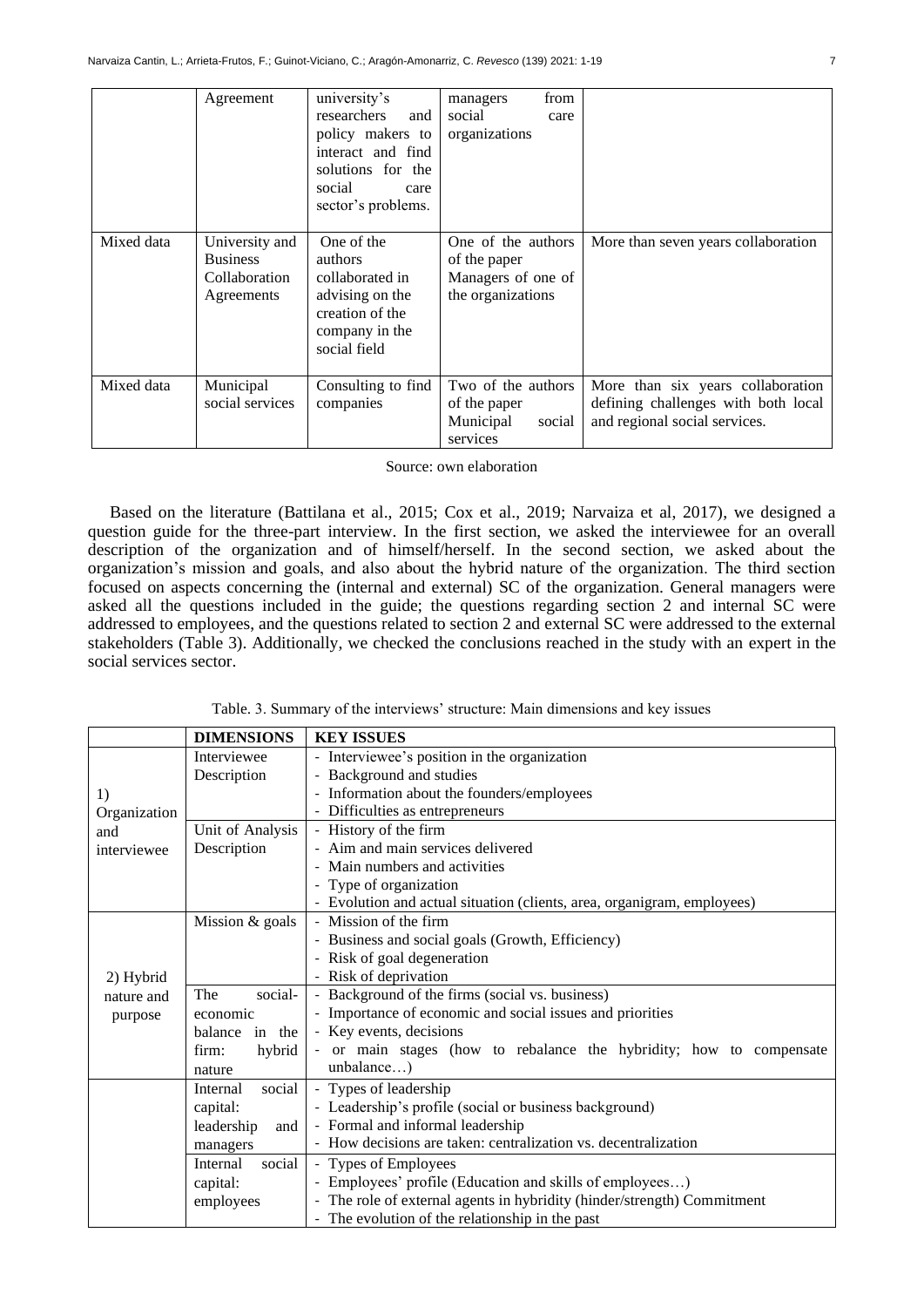| 3) Social    |          |        | - Risks within the relationships for the future                                   |
|--------------|----------|--------|-----------------------------------------------------------------------------------|
| capital:     |          |        | - Employees' participation in decision making                                     |
| internal and | External | social | - Relationship with other partners (administration, clusters, suppliers, clients, |
| external     | capital  |        | prescriptors, other networks, competitors)                                        |
|              |          |        | - Partners' profile                                                               |
|              |          |        | - Characteristics of the relationships                                            |
|              |          |        | - The role of external agents in hybridity (hinder/strength)                      |
|              |          |        | - The evolution of the relationship in the past                                   |
|              |          |        | - Risks within the relationships for the futur                                    |

Source: own elaboration

### *Data analysis*

The interviews were transcribed and then assessed through a preliminary reading to gain a first-hand grasp of the content. Using a cross-interview analysis, we examined all the data in-depth comparing the insights that emerged from all the interviews so as to identify similar constructs and themes (Ozcan & Eisenhardt, 2009; Eisenhardt & Graebner, 2007).

To guarantee reliability, we established a formal protocol for the case study, where we defined its general purpose, the procedure for gathering the data, and an interview guide. To be able to produce the final case report, all the documents were entered into a database (Yin, 2003).

Furthermore, to ensure construct validity, we used various sources of evidence and checked the results coming from the statements of the organizations' founders or general managers (Yin, 2003). The chain of evidence was built up from press items and each organization's website, as well as from face-to-face indepth interviews with the leader or one of the managers of each organization, and with a worker. Regarding internal validity and, in order to reduce systematic errors, we based our design on the relevant literature and put forward some propositions. External validity was also confirmed by analyzing the three cases.

To validate the interviewees' claims, we performed a triangulation analysis of our data sources. Interview notes were then compared to highlight similarities and differences. The results that emerged from the first step of this analysis were compared with data from the corporate documents and press items. Additionally, the qualified opinion of a policymaker with over 30 years of experience in the sector was required in order to contrast our findings. By means of this data triangulation process, the different types of data collected from various sources were matched, which enabled us to develop more robust theoretical concepts and establish causal relationships (Patton, 1987).

## **4. Findings**

The province of Gipuzkoa has a social care model that stands out for its commitment to making agreements with the third sector to be able to provide care services, named the 'Gipuzkoan model' (Arrieta & Etxezarreta, 2012). The territory's social care system is based on this model, with transparent public-private relationships where hybrid companies and entities, including public ones, play important support roles. In this regard, public institutions not only support these social entities but also supervise the implementation of programs developed by them.

In all the companies of this case study, we observed that certain elements have helped shape a basic social care ecosystem that supports the development and performance of hybrid functions (social and economic) within each company. However, not all the initiatives and actions have been successful.

## **4.1. Organization A (for-profit organization- FPO)**

Company A (FPO) started as the entrepreneurial project of three students after finishing their business studies. Thus, their background, knowledge, competencies, and profiles were mainly rooted in the business sector. After having identified a business opportunity and an unsatisfied market need, they set up a business project to meet this need. The legal status of the business is that of a limit liability company. Currently, its main objective is to develop a sustainable business project with a clear social mission, its leader being very sensitive to social issues. This social orientation has been transmitted to the company's activity. The workers have diverse profiles, with some of them having a social background while others have a more entrepreneurial background. The company has 40 employees, and its turnover is EUR 0.5 million per year. Its main objective is to carry out both social and business activities, and in order to do so, the company's main strategy is to forge different alliances to be able to enter the market with partners with a social orientation.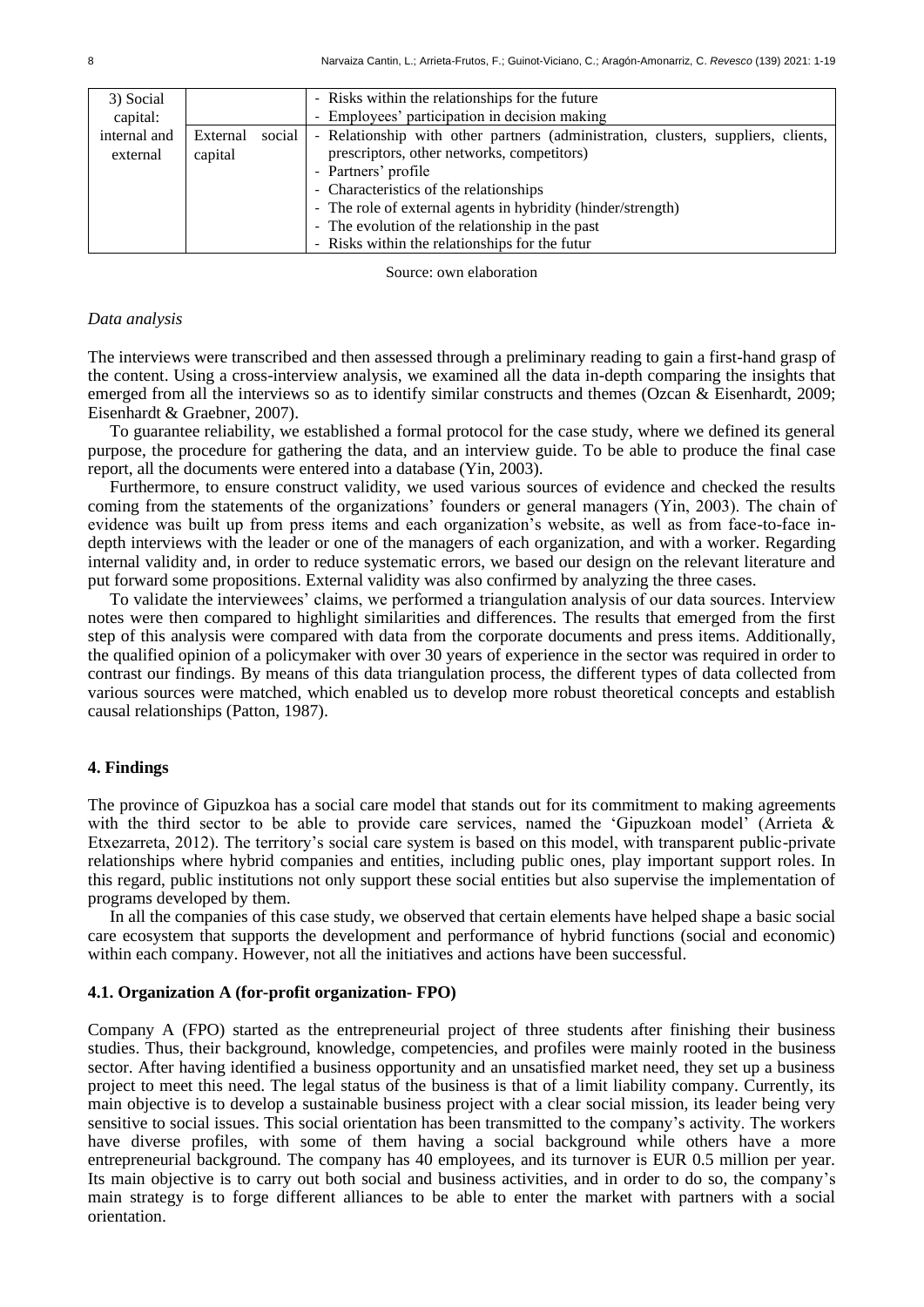#### **4.1.1. Bonding social capital**

In case A, bonding SC has occurred in different ways.

It should be noted here that formal relationship were not found in the companies under study. In small and medium-sized enterprises, informal structures and relationships are common. However, formal labor relationships are one of the typical elements of firms.

In employee-employer relationships, a key variable is the employees' working conditions, even more important than the results of the company itself. Another variable is training. Both variables increase the social sensitivity of employees.

Working conditions play an essential role when it comes to hiring and retaining people in FPOs. The managerial team of organization A emphasized the importance of these conditions being decent and appropriate.

*'It's important that we assure employees that their working conditions will be fair, that they won't be exploited. Because when families hire people on their own, they do take advantage of these workers.'*  (Founder and Manager, organization A, May 8th, 2016).

## Another way to retain employees is the company's commitment to training.

*'Yes, of course, you do it (…) if your task in a certain activity is to give people dignity and increase their quality of life, then, even if your work day is finished, you continue working because that person still needs you'* (Employee, organization A, January 30, 2018).

Therefore, establishing a fair and formal relationship with workers gives them stability, which then increases bonding SC in the SMO.

Organization A was founded by three members with the same business background knowledge whose objectives and vision were highly aligned. In their master's final project, they thought up a company specializing in care services for the elderly. The three members had very similar backgrounds and studies, and shared a very similar culture, the same language and the same goals linked to the business area. In addition, in this case, one of the key elements that can explain the management's alignment with the hybrid mission is the managers' commitment to the social sector.

*I love it. Honestly, I do. It is a tough sector because we see a lot of misery* [...] *we become more human in that sense.'* (Founder and Manager, organization A, May 8, 2016).

The leader of organization A has become, over time, a "hybrid manager" with both business and social concerns.

The type of relationship established in company A between employees and employers is of great relevance. It is characterized by horizontality, and its emphasis is on the importance of developing personal trust relationships.

*'Everything that concerns the company is talked about and discussed. And the same goes for the workers. They aren't afraid to tell us anything.'* (Founder and Manager, organization A, May 8, 2016).

One employee at company A agreed that she was treated appropriately and fairly by her bosses, but she considered that working conditions were poor.

*'Up until now, he's one of the most reasonable bosses I've had. Apart from the salary, which I do not agree with, as I told you, until now, he has looked after his workers'* (Employee, organization A, January 30, 2018).

These relationships build up trust inside the organization and strengthen the commitment of employees despite the poor working conditions.

## **4.1.2. Bridging social capital**

Apart from developing internal SC, basically with workers and managers, enterprises seek to engage with other external stakeholders, such as clients, suppliers, shareholders, town halls, and the community, amongst others, who are crucial for supporting their hybrid nature.

In organization A, they decided to hire people with a more social profile and experience in the sector. This decision changed not only the profile of the founding team but also affected the definition of the organization's objectives. Thus, apart from the business objectives, social objectives were also included.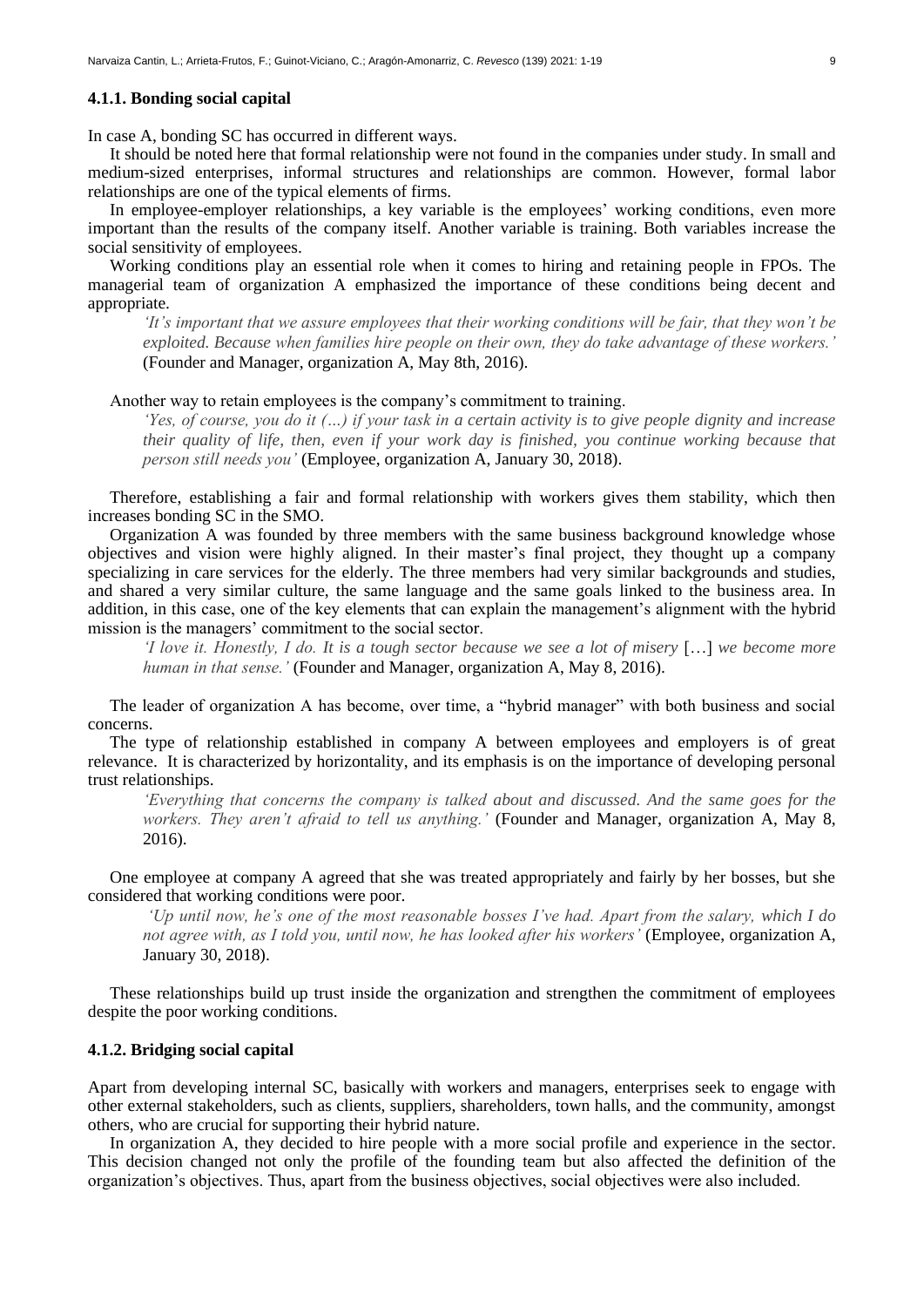Hiring new workers meant incorporating new voices in the project and being open to enriching it with employees that complemented the initial team, which was more business-oriented. By integrating new profiles, the business project increased its number of goals and took a step towards a culture of hybridity.

However, an unsuccessful experience should also be mentioned here regarding some partners from Barcelona who had 20 years of experience in the sector and joined the project:

*'After that, we looked for the support of a social worker and a nurse from a Barcelona company. […] But they were at another level. They had already been working in the sector for 20 years, and they were looking for something else'* (Founder and Manager, organization A, May 8, 2016)

Although the new Barcelona partners had a social background, they were looking for short-term profitability, and this did not fit in with the founders' goals and priorities. Friction arose and, as a consequence, the decision to end the relationship was made:

*'Above all, I think what happened was that we were a recently created company. We were in our second year,' and we didn't even have a salary. We still hadn't taken off and couldn't afford to try to make a profit of it, and so at that moment, it didn't make any sense. That's why we stopped working with them. Our partners wanted short-term profits, but this was not our priority'* (Founder and Manager, organization A, May 8, 2016).

In this case, bridging did not succeed in achieving hybridity because the goals of both parties did not match. The objectives of the Barcelona partners were short-term since they were seeking immediate high profitability. Moreover, they did not have a long-term vision, whereas the founders of organization A did not prioritize short-term results but rather had a more social vision of the company's purpose.

Another essential way in which company A maintains and promotes its dual mission is because of the support of key players.

Company A began to work closely with foundation H, which has extensive experience in the field of care and protection for the elderly. When this link was established, the hybridization of the mission became clearer, and since then, the social purpose has also been considered as part of the company's mission. Company A's main agent is foundation H since without its support, the company's development would have been different and, more importantly, as stated in the interview, the company might even have 'had to close'.

*'Foundation H is almost like one more employee. This means that our relationship is so close that we meet every now and then to see how things are going'* (Founder and Manager, organization A, May 8, 2016).

Second, another fundamental pillar of the whole ecosystem is the support of public networks, which in the case of company A, are the municipal basic social services. This combination of a solid ally and support from the public social service system has allowed company A to consolidate its position in the sector.

*'Social services now recommend us because they have noticed that our company works well. That is, we inspire confidence.'* (Founder and Manager, organization A, May 8, 2016).

Finally, however, relationships with business networks have not helped company A because they have no knowledge of the sector and are probably more interested in other industries.

*'We were in Z [business network], but ...we felt different because most companies were technological ones'* (Founder and Manager, organization A, May 8, 2016).

Thus, the goals of company A and those of the business network (highly focused on technology) were not aligned, and in this case, the company's attempt at bridging was not successful and therefore, this bridging effort did not contribute to maintaining its hybridity.

The relationship between company A and its main agent, foundation H, is one of great trust and commitment, as is the case with the public network ecosystem. The public social system has become a company A 'endorser', and this is because they see the company as trustworthy and that it inspires confidence.

Another explanatory factor regarding alignment refers to the trust established with clients. Company A has a main client with whom high-trust relationships have been developed, and these trust relationships have helped raise the awareness of companies in the basic social services field in which they work. In company A, this client is foundation H, which has a consolidated track record in the elderly and dependent care sector.

*'Because of H and other partners, and their social workers, we don't need to draw up work contracts.'* (Founder and Manager, organization A, May 8, 2016).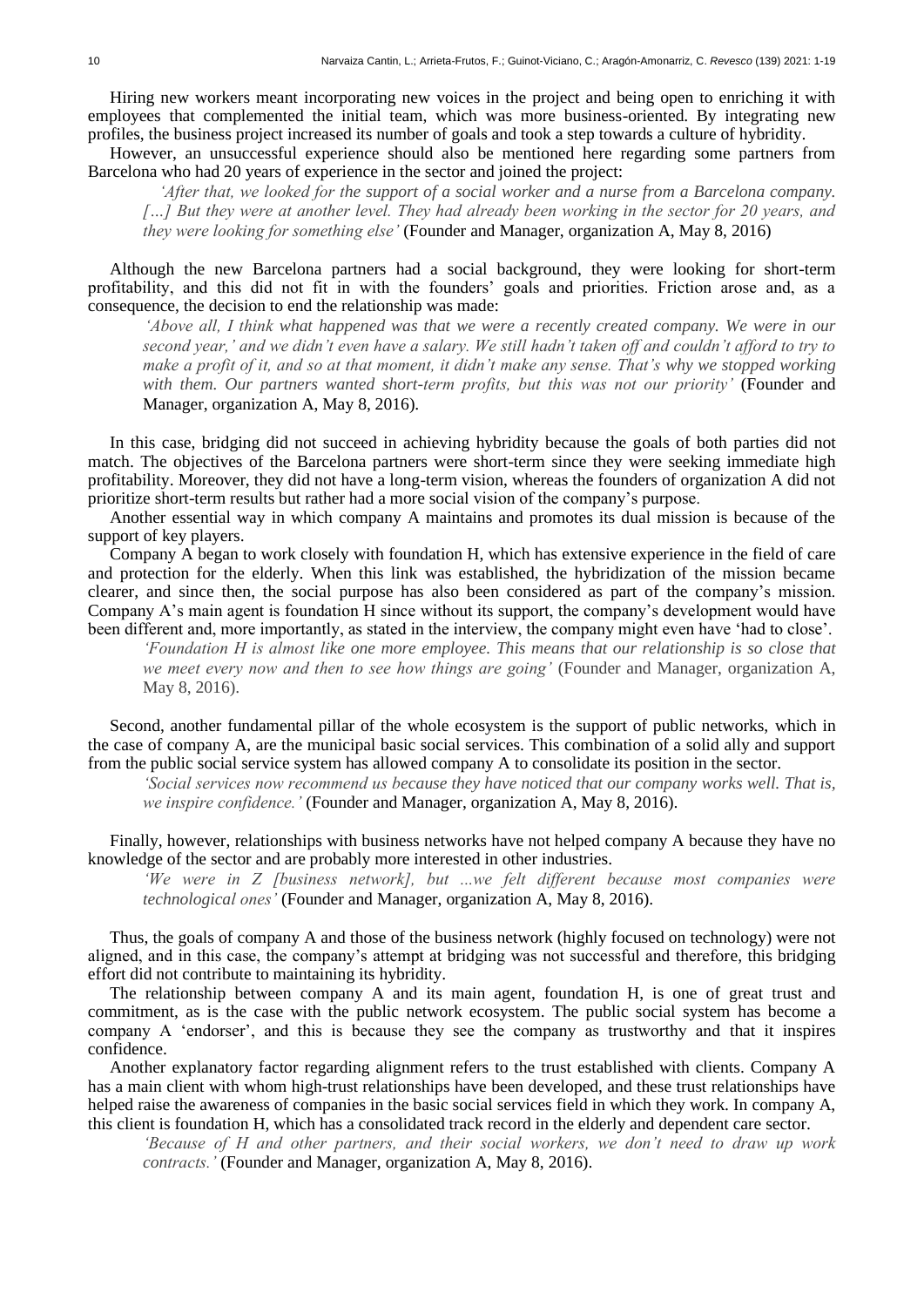To sum up, we advocate the importance of sharing goals and values with partners (e.g., Barcelona allies), institutions (town halls) and agents (Foundation H) in order to develop trust and commitment among them, but formal procedures do not seem to be necessary for SMOs.

# **4.2. Organization B (non-profit organization-NPO)**

The original idea of this enterprise was for women working in the social work industry to create their own jobs and to create jobs for women who had problems with integration and employability. The project leaders had worked previously in the said industry, and they had decided to create a social cooperative in the third sector. The main objective was to support a group of women with social integration issues and provide them with jobs. The organization's aim at the time of this study was to support this social project. With this purpose in mind, new members with business skills were added to the original management team. Consequently, the workers' profiles are, on the one hand, social work-oriented and, on the other hand, professional business managers. In 2016, the company had 81 members of staff and a turnover of EUR 2.5 million. Its main objective was to carry out both social and business activities, and it had adopted a diversification strategy to avoid excessive risk concentration in certain services and clients. The company provided three types of services, but 85% of billing came from only one of their services and from one of their six clients (which involved the comprehensive management of a nursing home). Company B benefits from tax advantages thanks to its legal status.

# **4.2.1. Bonding social capital**

In NPOs, emphasis is placed on the staff's working conditions and training, sometimes even at the expense of the company's earnings. In fact, improving these working conditions and employee training has sometimes put company B at risk.

In organization B, the structure of the management team is a central element, similar to its importance in organization A. Also, since its creation, company B's commitment to the sector has been essential. For example, the company always tries to hire social workers from the town where they deliver the service.

*'We are committed to each community and, even though it has not been written down, it is a real commitment because .... we always try to hire people who live in the same town.'* (Manager, Organization B, July 21, 2016).

In organization B, the importance of personal growth is also a clear priority.

*'Looking after the worker's satisfaction is also another way to become professionally successful because if your employees are happy, then the service they give will be a good one, don't you think? But sometimes this may clash with other developments that we would like to achieve as managers.'*  (Manager, organization B, July 21, 2016).

Since its founding, organization B has had a very clear social vision. Nonetheless, during the company's existence, this firm intent has often been challenged, putting the development of the organization at risk. Therefore, the company's board (formed by the workers themselves) has discussions which allow them to share social and economic objectives.

*I think that sometimes we lose our business perspective, even though it is indispensable, because we are in the social services sector … which is about people, but it is also a sector where you have to be profitable because if not, the company will not be financially viable …'* (Manager, organization B*,* July 21, 2016).

Since the cooperative's inception, there has been one person with very strong leadership skills who has fostered its development. Her ability to lead has also determined the position of company B's governing board in relation to the other technical staff. This person has a social vision of the organization:

*'There is a person among the founders of the cooperative that has powerful leadership qualities;*  [...] *I think that for all of us who form the founding team she is a bit like the flagship of the cooperative'* (Manager, organization B, July 21, 2016).

Due to the founders' prior experience, i.e., creating jobs for women with social integration issues, their main priority was creating jobs.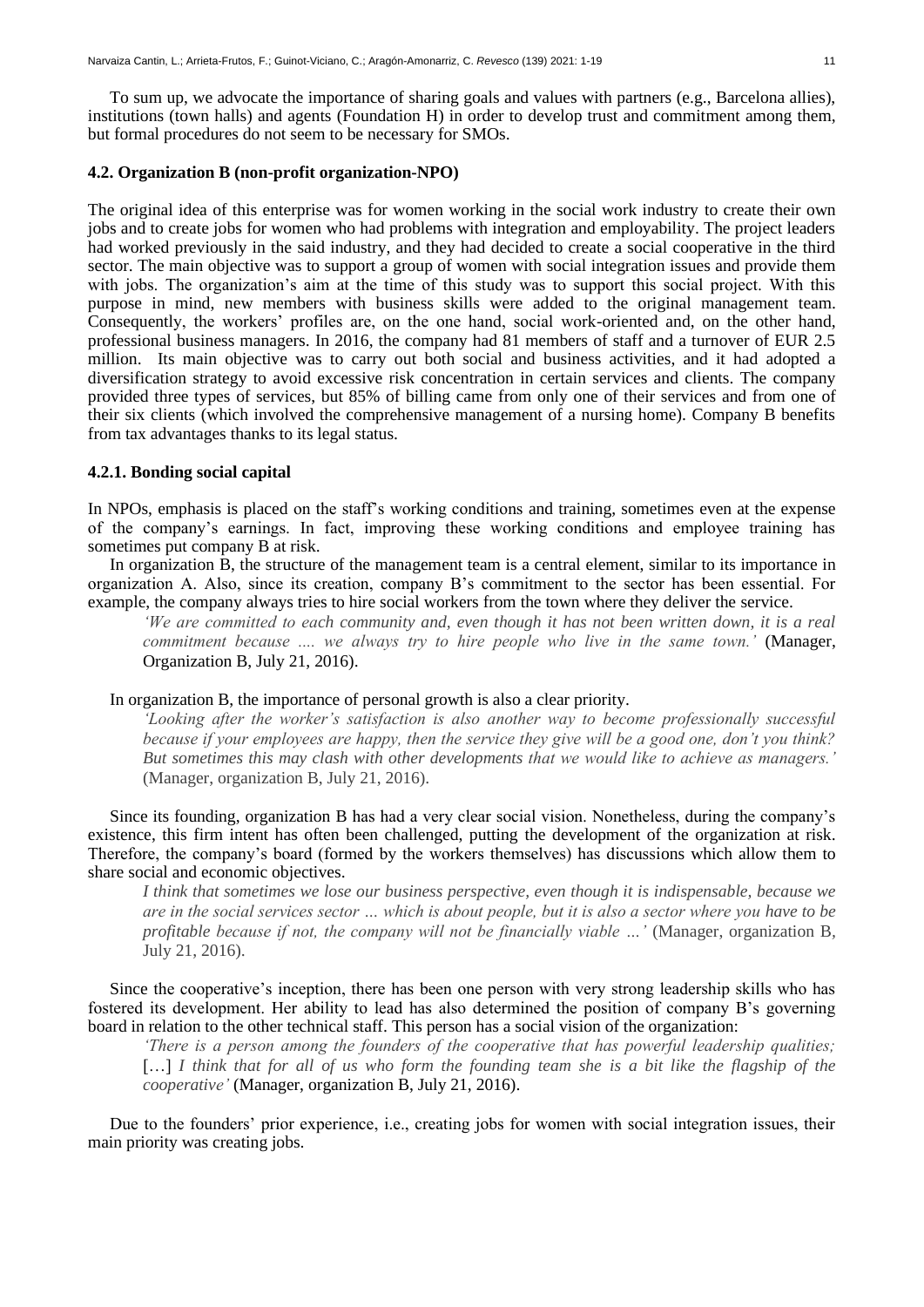# **4.2.2. Bridging social capital**

With regard to non-profit entities (NPOs), company B benefits significantly from a robust triple alliance between key institutions within the ecosystem, which rely on the support of both public and business networks alike. On the one hand, the company works with both the public sector and the municipal primary social service sector.

*'We work with Town Hall A and Town Hall B., and we have worked a bit with Town Hall Z.'*  (Manager, Organization B, July 21, 2016).

On the other hand, the existence of a key agent, which is the main client, is also crucial to the company's development. Company B's main customer is nursing home Y.

*'Company B can't be explained without talking about our main client, who is somewhat under the shadow of the growing company B. This customer is nursing home Y.'* (Manager, Organization B, July 21, 2016).

The opinion of the former general manager of nursing home Y about company B is very illustrative. Nursing home Y had been helping them in day-to-day activities, such as schedule control, management issues, and proposals for workers, amongst others.

*'…Both the Town Hall's and nursing home Y's supervision regarding the organization of timetables, management, and staff proposals has helped them a great deal'* (Former General Manager of nursing home Y, 2019).

However, as time went by, in the towns where there was only one organization competing in calls for tenders, new competitors emerged, and consequently, there was more competition in prices. Having a main client might have been a strength, but later it became a weakness because of the issue of high dependency.

*'It was getting quite big, 100 workers. And the service they provided was brilliant. It was amazing. They have been in relation and dependence with Y (90% of their business), but they had no interest in engaging in other things. They thought that their relationship with nursing home Y was going to*  last forever, but the last call was won by only one percent.... Nursing home Y has played a great role *in helping them, and then, because of their decision to focus only on Y, this turned into a weakness'* (Former General Manager, nursing home Y, 2019).

The former general manager of nursing home Y pointed out that, although it could have been a very fruitful experience for B, this company concentrated all its efforts in nursing home Y, that is, in delivering a great service from a social work perspective, but all the money went into salaries, and they did not consider the managerial implications of this orientation.

*'It could have been a great experience, putting all their energy in Y, but they did not earn a penny. In fact, 99% of what they earned went to wages, and now they face a very complicated future… It is going to be very difficult for them to compete technologically and in prices, which are very high given the structure they have'* (Former manager of Nursing home Y, 2019).

Given the maturity and profile of organization B's management team, including its leader, it became vital to recruit new profiles and retain the talented staff that could become the new leaders in order to preserve hybridity. Members of company B were highly committed to the social dimension of their hybrid mission. But, over the years, and as competition among social service suppliers increased, the leader identified the need to hire workers with more of a business profile who could complement the original social focus of the firm with a more business-oriented perspective.

Below, a new worker with a business management profile explains how the social logic was something new for her and the difficulties she had when she started to work in company B:

*'Members here have a highly developed social conscience. I have had a hard time understanding this as a manager, because I come from companies with another type of structure. […] we are a cooperative, but a cooperative is also a company. They obviously value more the human side of teams rather than just seeking profitability.'* (Manager, Organization B, July 21, 2016).

The new manager complemented the other leaders with her more business-like logic, but finally, she understood that the cooperative needed this two-fold perspective, the social and the business one. In this case, hiring a new, more business-oriented person for the management team helped the firm balance the two dimensions of its hybrid mission. Regarding the recruitment of this new manager, the former general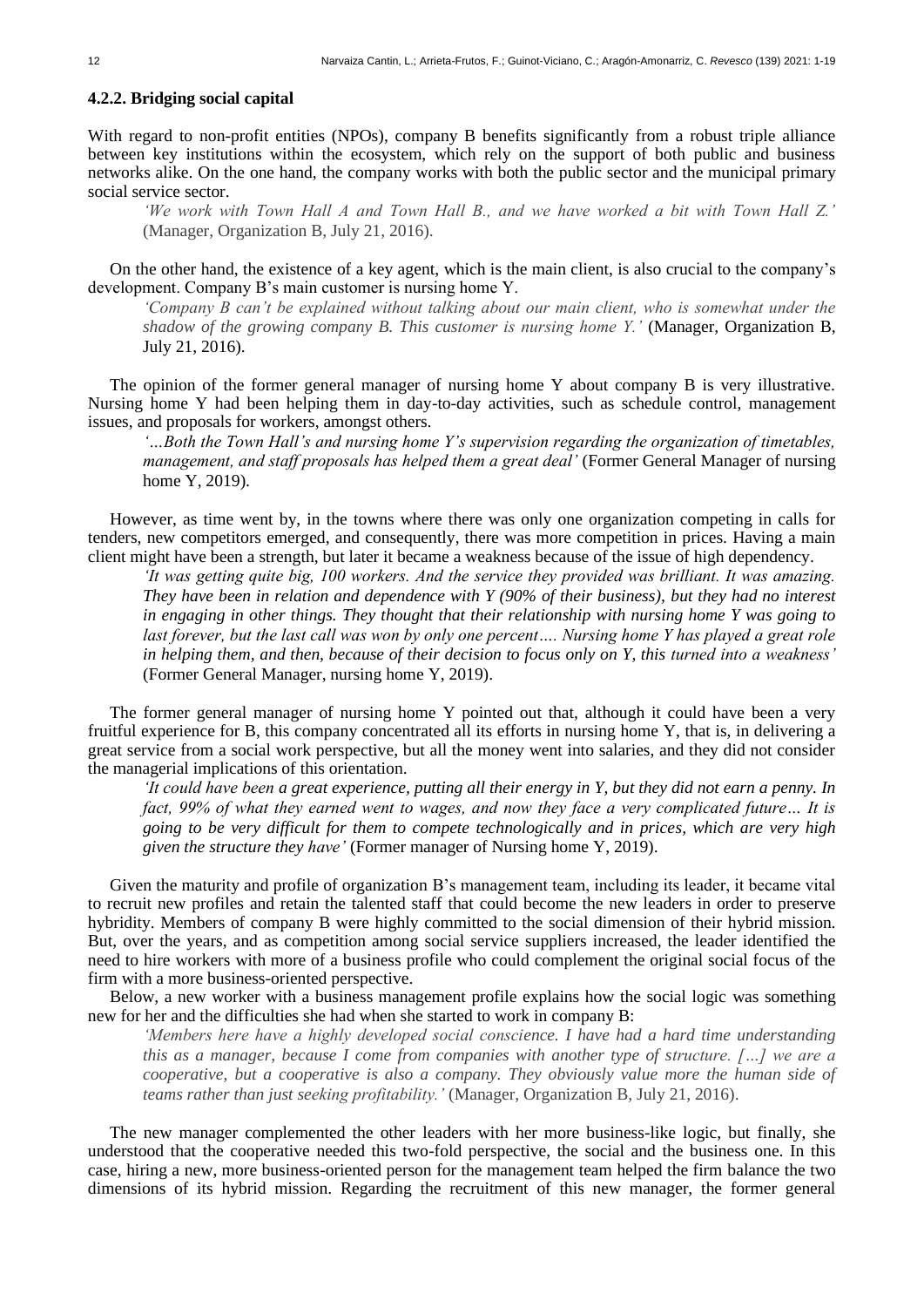*'The new manager is gone. She is a very competent woman, but she was always angry with the other bosses due to discrepancies, like participating in another call ... but she left for personal reasons. She could have saved the company. She had a different profile from the rest of the members. The management team of that firm has always had a social profile… She was a lawyer who had worked in other firms, and she had very complete training despite her young age and a very dynamic personality. They lost that opportunity'* (Former General Manager of nursing home Y, 2019).

Although the founders hired a new manager to complement their social vision, they lacked the ability to adopt her criteria and proposals. In the end, she left the company. The founders were unable to develop a managerial vision, and thus, they were not able to build a balanced hybrid organization because they did not accept that they are also a company.

*'The role of nursing home Y has been ... we started very well, but at one point they have not been able to see it, and they have not been able to follow the advice, they have simply been nursing assistants, but they have not been able to behave as a company, to take their scrub off… They have not accepted the other dynamics of being a company.'* (Former Manager of nursing home Y, 2019).

The founders and workers of Case B were carers, and their knowledge and skills were related to care services:

*'They are caregivers, and they have the capacity and training for doing just that, and their goal has been to take care of people in the best way possible'* (Former Manager of nursing home Y, 2019).

They did not look upon their organization as a company that needed to be profitable in order to be sustainable, and therefore, they were not capable of integrating the business logic which the new manager was willing to introduce.

'*At no time did they think they were a company… It seemed as if they were betraying themselves and the rest of the company… But, on the other hand, I think that if it had been carried out in another way, it could have been a very profitable business, with a non-profit orientation, because there is no capital to remunerate, it has all the ingredients to expand the social factor'* (Former Manager of nursing home Y, 2019).

The former manager of nursing home Y states that the reality could have been a different one if business logic had been successfully incorporated by the new manager into organization B. Excessive bonding on behalf of the founders hindered the new manager from contributing her more business-like vision to the organization.

# **4.3. Organization C (NPO)**

Organization C was founded by a team of eight people who formerly had been freelancers in the same sector. In order to meet the town hall's needs, they created a cooperative that later became a non-profit association. Its first leaders were former workers from the social care industry. Their mission was to provide a social service to people in need and, moreover, to create a firm that provided employment. The aim of the firm at the time of this research was to support a social project. Its leaders have always been very sensitive to social issues.

Information on the firm's turnover was not available. Regarding its workers, it had 65 employees with two types of profiles: social workers and managers. Their main objective was to offer social services in a sustainable way in order to satisfy specific social needs, while at the same time providing fair employment opportunities in the social care sector. They offered two types of social services: home help and other kinds of support for the elderly, such as doing the shopping, accompanying them to doctor appointments, etc. Company C benefits from VAT exemption, given its legal status as a non-profit association.

### **4.3.1. Bonding social capital**

Working conditions and employee training have sometimes put company C's hybridization at risk, as in case B.

*'Our salaries and work conditions are above average. We really appreciate that our salary is higher than in other organizations'* (Employee, Organization C, January 18, 2018).

*'Every year we do a training course, and this is something we are very thankful for'* (Employee, Organization C, January 18, 2018).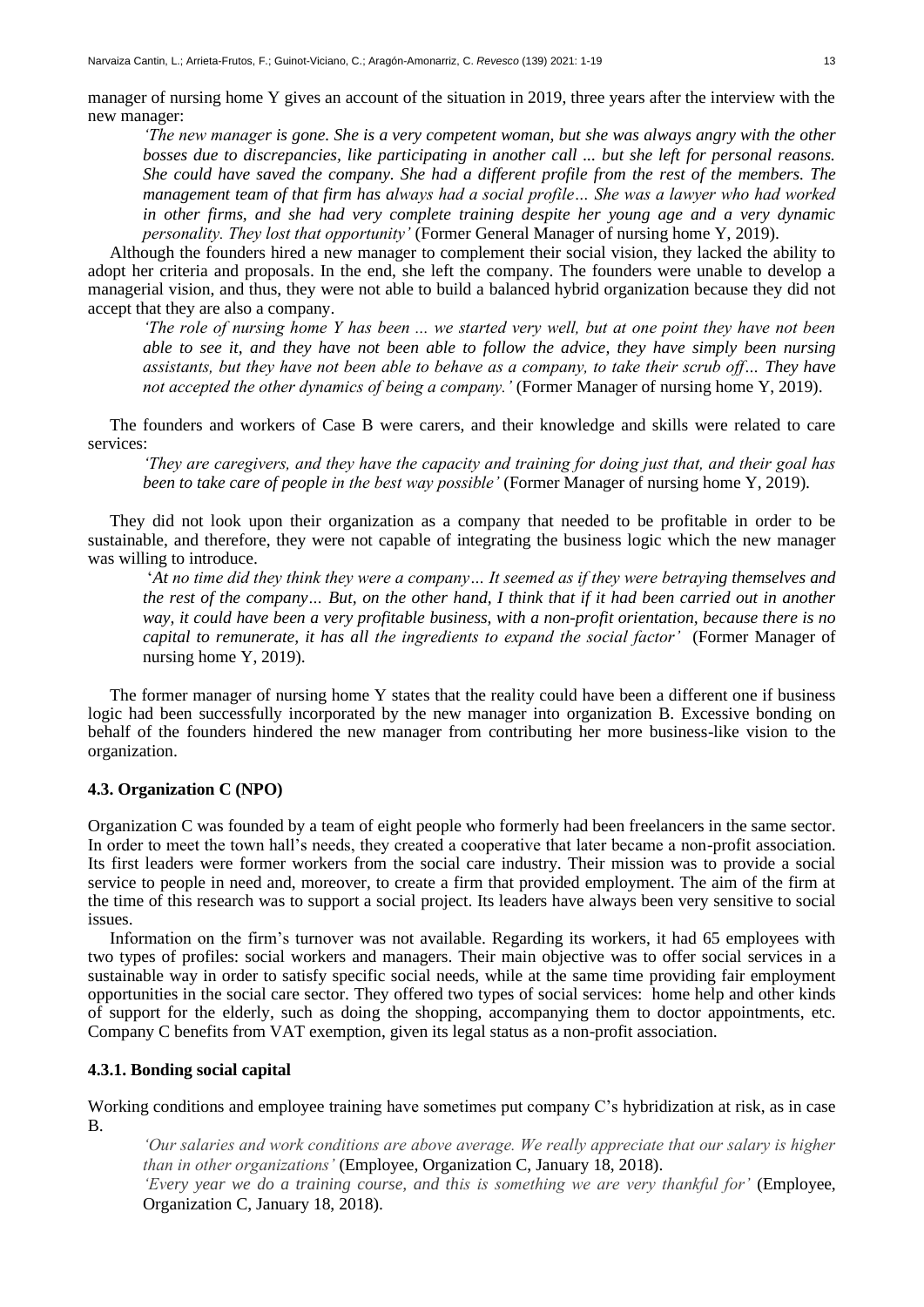In company C, leaders manage to retain their employees, who are loyal. Organization C, the same as company B, has a strong leadership that is committed to service quality as well as the conditions of its employees, and the risks of the project's sustainability are assumed by its leaders.

'*It is a service company for the elderly and for workers. There was a time when the cooperative's members had to advance money. And then, when organization C got paid by its clients, they received their wages'* (Manager, organization C, January 18, 2018).

*'We don't have a penny to spare, but nor do we have any debts'* (Manager, organization C, January 18, 2018).

This has also been observed by looking at the conditions in which women workers developed their professional activity, as stated in Company C.

*'Our mobile phone is turned on the whole weekend, 24 hours. You're annoyed if they call you, but you're also annoyed if they call someone else'* (Employee, Organization C, January 18, 2018).

*'We sometimes pay salaries using lines of credit offered by banks. We pay our employees before the 10th of each month, but sometimes members receive their salary only when we get paid by the clients. Sometimes we don't get paid by the institutions until 15th-18th of the following month'*  (Manager, organization C, January 18, 2018).

*Public administration should pay sooner. This is a real problem for us.* (Manager, organization C, January 18, 2018).

The profitability and sustainability of organization C are at risk. The fact that employee training and working conditions are above average in the sector makes employees loyal, but it puts the organization at risk. Furthermore, the management's full commitment to offering a good service to its clients and providing their workers with fair labor conditions also poses a threat to the organization. Cooperative members pay employees first, and then when it is possible, they get paid. They do not want to manage their treasury and finances in a professional way that can cause them higher economic and financial risks.

#### **4.3.2. Bridging social capital**

In the case of company C, there is no main agent that supports them, although they do collaborate actively with the public sector, which is their main supplier and support. They do not participate in any networks. Some time ago, they created a "temporary union of companies" because another foundation was also interested, but this experience was not successful.

*'We don't have any networks. We made a "temporary union of companies" together with a foundation, but we lost money'.* (Manager, organization C, January 18, 2018).

Company C tried to improve the salaries of all the workers in the sector, but their competitors did not agree, and hence, a sectoral collective agreement was not achieved.

'*We tried to reach an agreement with other companies to improve the sector's labor conditions, but the rest of the firms were not interested in increasing their workers' wages'.* (Manager, organization C, January 18, 2018).

Despite their interest in trying to cooperate with their competitors, they could not improve employees' conditions.

In conclusion, the organization's management team lacks managerial skills and is more socially oriented. This lack of balance between its social and economic dimensions puts the firm's survival at stake. Over the years, the organization has survived thanks to VAT exemption, as well as the market knowledge of its members, and their commitment, and to the good relationship with their main service supplier, the town hall.

# **4.4. The general director of Public Social Service Organizations at the Social Policy Department of the province of Gipuzkoa**

The general director of Public Social Service Organizations has held this position for more than four years, and for more than thirty years, she managed a nursing home. She has an academic background in business management and broad experience in the social sector as a manager, and the public administration. She knows about the three cases under study thanks to her different positions.

*'I come from the world of management and I think that good management is crucial. I've learned that having both an economic and social vision is enriching and that it is not all about managing things financially. You always have to look for a balance. You just cannot dedicate everything to the*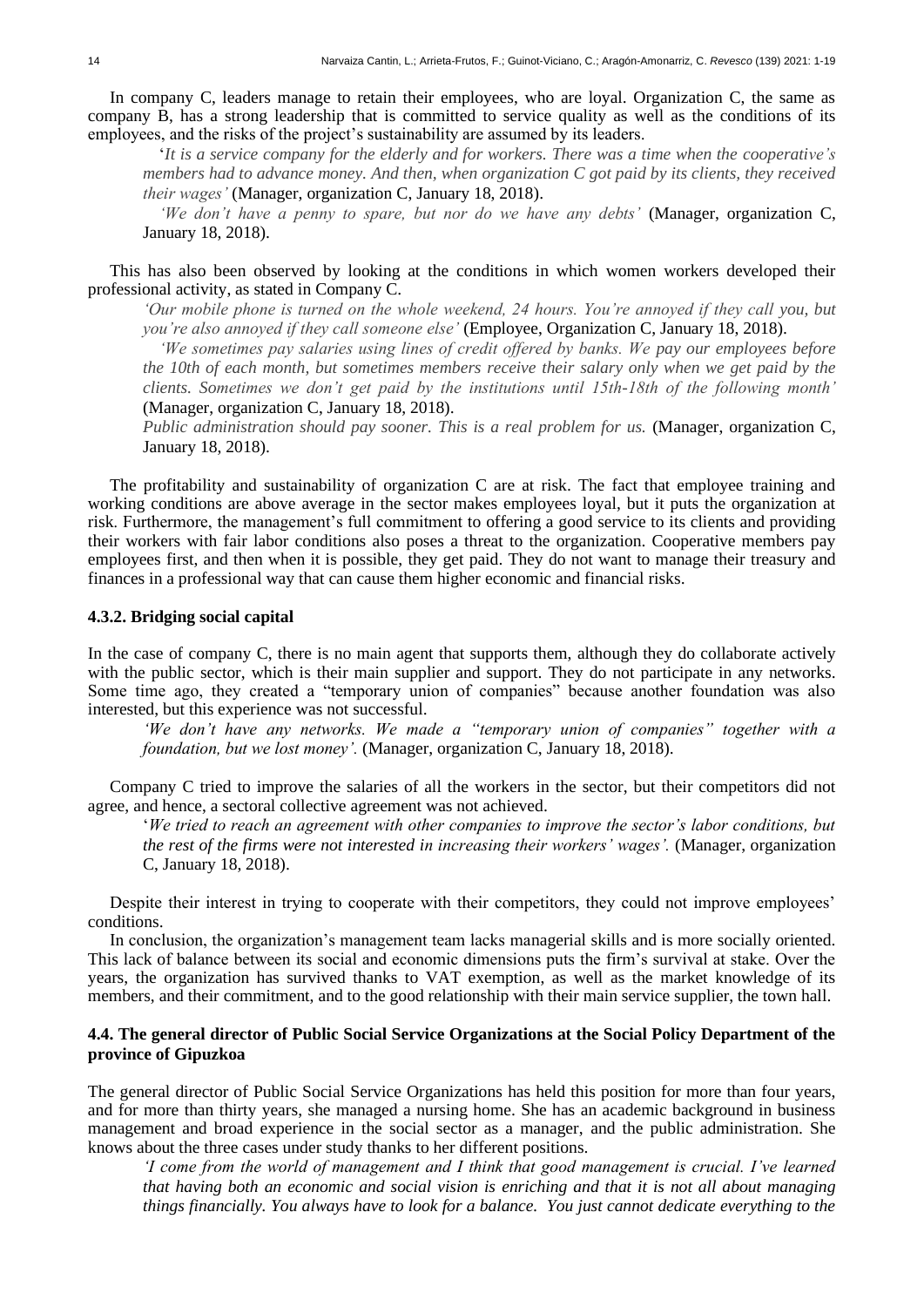*social purpose. Social workers don't care about the budget, because nothing else matters, only what we do is important. What is important is to relate A with B, and B with A, because both of them are important, and because you cannot leave one without the other'* (General Director of the Public Social Services Organizations, December 17, 2019)*.*

As an expert in the social care sector, her view is that both the social and business logic should be integrated into the management of this type of organization.

*'You have to be aware of your limitations… You either have to put one thing aside or the other, a client or a manager, or a good alliance, in order to find a balance'* (General Director of the Public Social Services Organizations, December 17, 2019)*.*

# **5. Discussion**

In this paper, we address the question of how SC can help SMOs preserve hybridity. We focus our research on the role that bonding and bridging SC plays in maintaining the hybrid nature of SMOs. Our findings point out three key considerations regarding this question.

First, the cases studied show that harsh conditions in SMOs can ruin the hybrid nature of SMOs and that, in this regard, bonding SC based on workers' trust in their leaders can help SMOs to survive over time (cases A and C). However, we found that, even if bonding SC is necessary, it can create a lock-in dependency, thereby ruining the hybrid purposes. We observed that when a SMO has a social origin, and care workers have been founded it, it usually develops a very high level of bonding SC based exclusively on their duty to take care of others (cases B and C). However, this pride in being excellent suppliers of care services, even though it holds the members of the organization together, it usually makes them refuse to develop the necessary managerial skills. This monolithic and closed position puts the sustainability of the project at stake since the organization members are not capable of combining a social vision with an economic/profitable perspective, which leads to a lock-in risk. Indeed, in case B, the managerial team was renewed through a complementary profile, but this strategy failed. One new manager left the SMO six months after being hired because he did not fit in. A second general manager, highly capable and with a great deal of energy, also left the organization due to frequent confrontations and a lack of a common vision with the rest of the members. Although external managers are sometimes hired (case B), their economic vision is often not seen as being as relevant as the caring activity, and a lock-in risk will threaten the hybrid nature of the organization. Liu & Ko (2012) may recommend hiring hybrid staff, but 'pruning' these profiles is not an easy task and requires the commitment and openness of leaders. Bridging SC is a mechanism that helps organizations to achieve their hybrid purposes. Using this mechanism, however, requires organizations to be open-minded and capable of integrating both purposes; first, because the market requires it and secondly, as a source of business value. This culture must be embraced by its leaders and accepted by the workers.

Second, our findings show that balancing bonding SC and bridging SC helps SMOs fulfill their hybrid purposes, especially since the balancing effect complements the weaker orientation (social or economic), which serves to avoid a lock-in risk (enhancing the organizational cohesion around hybrid purposes). For organizations to achieve balance, they need to adopt an open culture to be able to integrate the complementary visions in the hybrid mission. Indeed, bridging SC with external partners usually requires partnerships that complement the shortcomings of SMOs. These partnerships can strengthen SMOs since they will complement the original (economic or social) orientation of the organization with a different orientation, avoiding lock-in risks (increasing the organizational cohesion around the hybrid purposes).

Furthermore, SMOs can "enlarge" their organizations through networks, creating stable alliances with regional institutions that ensure the SMOs activity and survival (cases A, B, and C). For instance, in case A, the investors are entrepreneurs, and they expect a financial return from their investments, and this way, the social concern is preserved as long as it is considered a source of value required by the market. In the beginning, the market was difficult to access. They tried to bridge with new partners that shared their economic goals but not their social purpose. But the parties did not complement each other and, consequently, the partnership failed. Case A overcame its challenge thanks to an alliance with a semipublic agent, Foundation H, which provided clients and compensated for their initial legitimacy deficit by displaying a very high level of compliance with social welfare demands. This behavior has been analyzed by Pache and Santos (2010), who stated that organizations with a commercial background tend to compensate for their original legitimacy deficit by displaying a very high level of compliance with social welfare demands. In this sense, collaboration with the main social actors or organizations, foundations, or NGOs may reinforce this hybridization.

Third, in addition to avoiding the lock-in risk, balancing bonding and bridging can serve to prevent the risk of dependency on a third party, in particular when partners (usually public or semipublic partners) share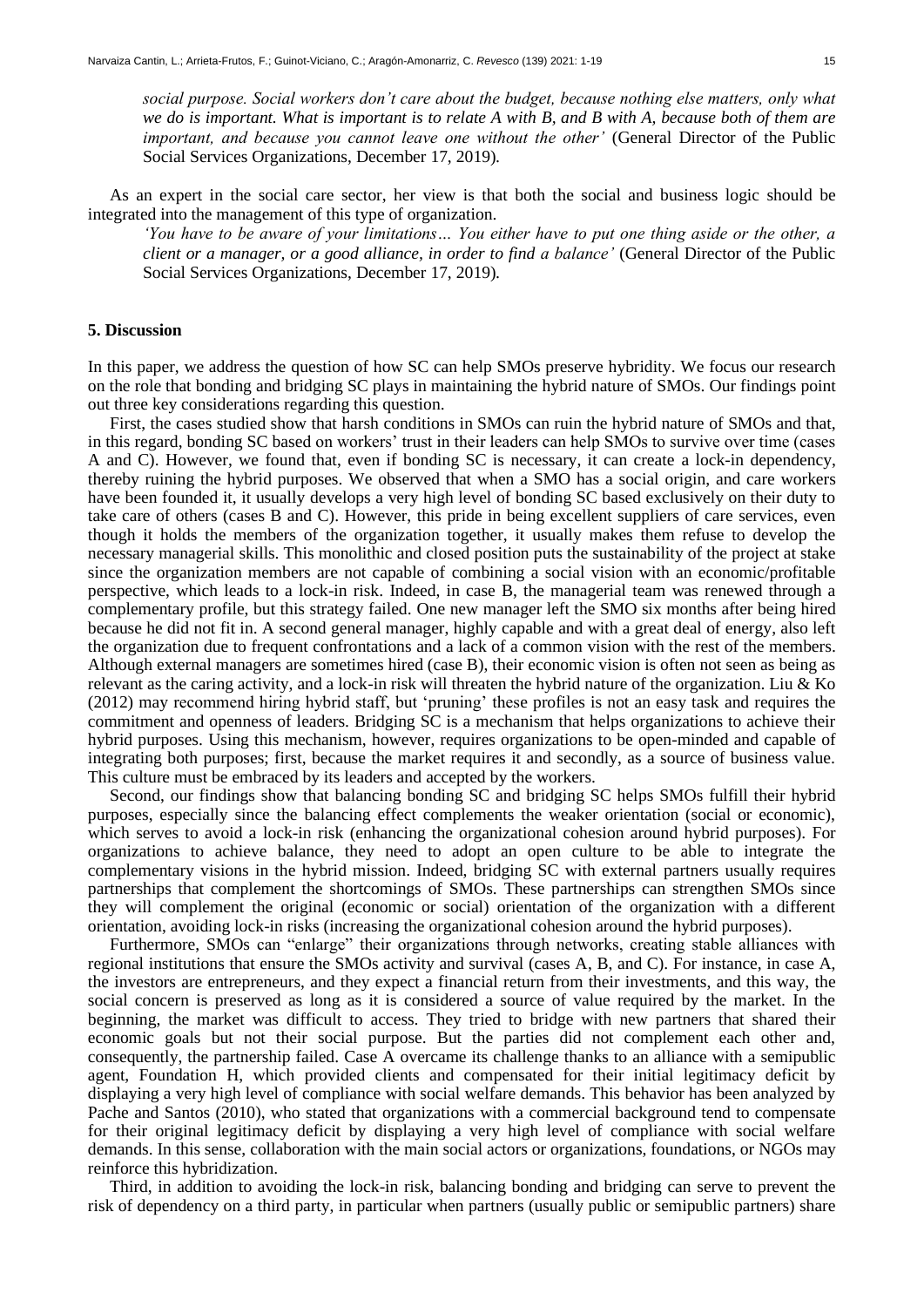and complement the hybrid mission with a systemic perspective. The company in case B had a strong social perspective but lacked managerial expertise and orientation. As mentioned before, this SMO was unable to integrate a new managerial profile into its organizational structure. The company hired two managers who, in a short period of time, left the company due to conflicts and different views with respect to the workerowners. The lock-in risk was evident as the worker-owners did not accept the managerial orientation of the new incumbents. In addition to that, the organization had only one client (Nursing home Y) that was managed according to its hybrid vision. This situation created a high dependency risk for Case B. As a consequence, the main client (85% of the firm's activity), who was conscious of the vulnerable position of B, recommended a set of decisions regarding operational and strategic issues to professionalize and overcome this dependency situation on just one client. Company B had difficulties in adopting this managerial orientation, but in the end, the worker-owners took advantage of a business opportunity, which allowed them to diversify their activity. Even if the activity is already highly concentrated, thanks to this diversification, the organization remains active nowadays. However, bridging SC does not always compensate for dependency risk. In case C, the town hall was the main supplier of services, and dependency on this institution was very high. Currently, this external dependency causes cash problems that are compensated by the founders' high level of bonding SC, in that they personally cover any funding gaps. In the long term, however, this situation will not be sustainable. New partners (bridging) will be required to diversify the income sources. Creating an ecosystem that systemically shares the hybrid purposes of SMOs and cares for them seems to be a condition to preserve their hybrid nature. In this sense, we agree with Schneider (2009) who argues for strategies to develop more holistic social services systems that must consciously develop SC across "organizations offering complementary services" (Schneider, 2009, p.656).

However, for these recommendations to be effective, they cannot be adopted isolated; they need to be embodied in a systemic and holistic strategy, in other words, a shared value strategy (Florin and Schmidt, 2011). Shared value strategy aims to integrate the generation of economic and social value creating positive impacts for all stakeholders (Porter & Krammer, 2011). This goal requires to consider and align the interests of the stakeholders (Mühlbacher  $\&$  Böbel, 2019) involved in the social services industry, such as the public administration. In this sense, and considering a broad perspective of shared value strategy, the claim for a sustainable entrepreneurial ecosystem, understood as "an interconnected group of actors in a local geographic community committed to sustainable development through the support and facilitation of new sustainable ventures" (Cohen 2006, p. 3) is raised in the social services context. This concept relies in the collective-impact approach, which involves all the actors in their ecosystem, generating a shared value's ecosystem (Kramer & Pfitzer, 2016).

This paper offers several practical implications, particularly for SMOs, as we enrich the work of Battilana et al. (2015), showing how hybridity can be sustained even when it is challenged by the context of Small and Medium-sized Hybrid Organizations. Regarding the role of leaders of SMOs, we warn about the risks of lock-in in strong bonding SC, and also the risk of dependency in bridging SC. For both cases, we provide some suggestions to avoid or overcome these risks. Concerning the role of public administration, we warn about the relevant impact that a changing context can have on the sustainability of hybridity in scarcely formalized organizations. The effectiveness of relationships among actors outside the organization will help optimize resources, decrease redundancies, and strengthen the unity among the regional agents (Theodoraki, Messeghem, & Rice, 2018) and create greater social impact (Austin 2010). In this sense, experiences of reaching the collective impact coming from other industries, such as food industry (Alberti & Belfanti, 2019), can be adapted to the social services industry.

Additional empirical research is needed to confirm these preliminary conclusions. From the research side, given the relevance of external support for SMOs, it could be insightful to explore the role of intermediaries in producing innovative solutions to deal with the external tensions (Iturrioz-Landart, Aragón-Amonarriz, & Narvaiza-Cantin, 2015). Observing how altruism, a key psychological characteristic of social entrepreneurs (Bargsted et al., 2013), may be shared by the organization through informal ways in modeling processes, and the encouragement displayed in SMOs, can provide useful hints to SMO leaders in order to avoid their dependency on the founders' original objectives. Also, expanding the case study to a wider variety of SMOs would allow fellow researchers to study new ways of sustaining hybridity in challenging contexts, and would extend our work. Finally, analyzing other organizations that started out with a social background and logic but that have grown and succeeded could be a way to gain a deeper understanding of the factors underlying this success.

### **6. References**

Alberti, F. G., & Garrido, M. A. V. (2017) Can profit and sustainability goals co-exist? New business models for hybrid firms. *Journal of Business Strategy*.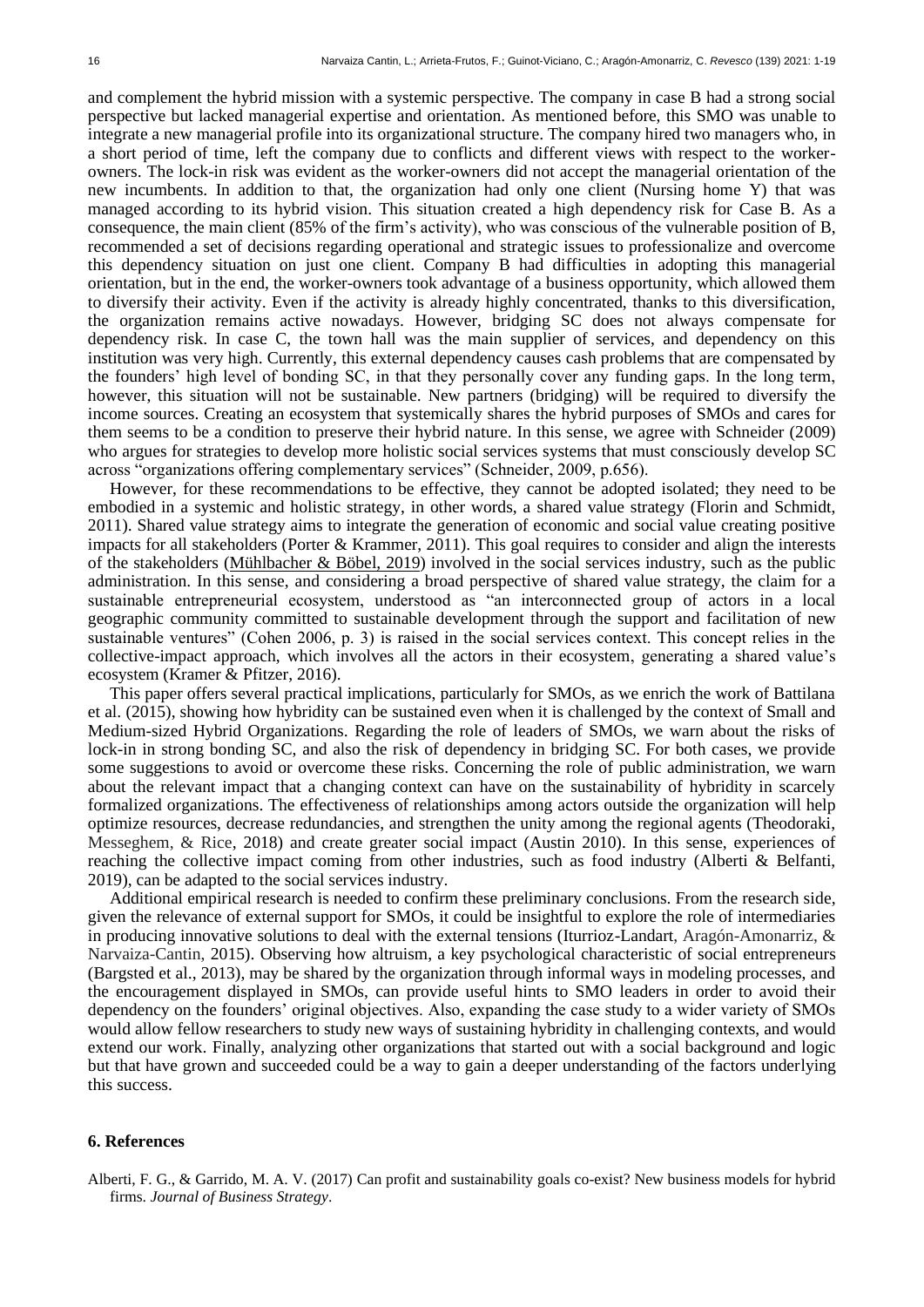- Anderson, A. R., & Jack, S. L. (2002) The articulation of social capital in entrepreneurial networks: a glue or a lubricant?. *Entrepreneurship & regional development*, Nº 14(3), pp. 193-210.
- Aragón-Amonarriz, C., Iturrioz-Landart, C., Narvaiza-Cantin, L. (2017) Cooperatives' proactive social responsibility in crisis time: How to behave?. *REVESCO. Revista de Estudios Cooperativos, Primer Cuatrimestre*, Nº 123, pp. 7-36.
- Aragón-Amonarriz, C., Iturrioz-Landart, C., Narvaiza-Cantin, L., & Parrilli, M. D. (2019) The role of social capital in regional innovation systems: Creative social capital and its institutionalization process. *Papers in Regional Science*, Nº 98(1), pp. 35-51.
- Arrieta Frutos, F., & Etxezarreta Etxarri, E. (2012) Análisis de la colaboración público-privada en el sector de los servicios sociales en Gipuzkoa: El modelo guipuzcoano de concertación con el tercer sector a debate (Analyisis of PPPs in the social care sector in Gipuzkoa: Debate of the Gipuzkoan model of cooperation with the third sector). *Oñati Socio-Legal Series*, Nº 2(4), pp.130-143.
- Austin, J.E. (2010) *The collaboration challenge: How nonprofits and businesses succeed through strategic alliances* (Vol. 109). John Wiley & Sons.
- Austin, J., Stevenson, H., & Wei-Skillern, J. (2006) Social and commercial entrepreneurship: Same, different, or both? *Entrepreneurship Theory and Practices*, Nº 30(1), pp. 1–22.
- Azis, I. J. (2000) Simulating economy-wide models to capture the transition from financial crisis to social crisis. *The Annals of Regional Science*, Nº 34(2), pp. 251-278.
- Baggetta, M. (2016) Representative bridging: Voluntary associations' potential for creating bridging ties in demographically diverse urban areas. *Nonprofit and Voluntary Sector Quarterly*, 45(1\_suppl), Nº 72S-94S.
- Bargsted, M., Picon, M., Salazar, A., & Rojas, Y. (2013) Psychosocial characterization of social entrepreneurs: A comparative study. *Journal of social entrepreneurship*, Nº 4(3), pp. 331-346.
- Battilana, J., & Dorado, S. (2010) Building sustainable hybrid organizations: The case of commercial microfinance organizations. *Academy of management Journal*, Nº 53(6), pp. 1419-1440.
- Battilana, J., & Lee, M. (2014) Advancing research on hybrid organizing–Insights from the study of social enterprises. *Academy of Management Annals*, 8(1), pp. 397-441.
- Battilana, J., Pache, A. C., Sengul, M., & Model, J. (2012, July) Combining Social Welfare and Market Logics: What drives social performance in socioeconomic hybrids?. In *Academy of Management Proceedings* (Vol. 2012, No. 1, p. 13268). Briarcliff Manor, NY 10510: Academy of Management.
- Battilana, J., Sengul, M., Pache, A. C., & Model, J. (2015) Harnessing productive tensions in hybrid organizations: The case of work integration social enterprises. *Academy of Management Journal*, Nº 58(6), pp. 1658-1685.
- Brown, W. A., & Iverson, J. O. (2004) Exploring strategy and board structure in nonprofit organizations. *Nonprofit and Voluntary Sector Quarterly*, Nº 33(3), pp. 377-400.
- Castellas, E. I., Stubbs, W., & Ambrosini, V. (2019) Responding to value pluralism in hybrid organizations. *Journal of Business Ethics*, Nº 159(3), pp. 635-650.
- Castro Núñez, R. B., Santero Sánchez, R., Martínez Martín, M. I., & De Diego Olmos, P. (2020) From the economic to the social contribution of the Social Economy. Monetary assessment of the social value created for the Spanish economy.
- Cervero-Liceras, F., McKee, M., & Legido-Quigley, H. (2015) The effects of the financial crisis and austerity measures on the Spanish health care system: a qualitative analysis of health professionals' perceptions in the region of Valencia. *Health Policy*, Nº 119(1), pp. 100-106.
- Child, C. (2016) Tip of the iceberg: The nonprofit underpinnings of for-profit social enterprise. *Nonprofit and Voluntary Sector Quarterly*, Nº 45(2), pp. 217-237.
- Coffé, H., & Geys, B. (2007) Toward an empirical characterization of bridging and bonding social capital. *Nonprofit and Voluntary Sector Quarterly*, Nº 36(1), pp. 121-139.
- Cohen, B. (2006) Sustainable valley entrepreneurial ecosystems. *Business Strategy and the Environment*, Nº 15(1), pp. 1-14.
- Cox, J., Oh, E. Y., Simmons, B., Graham, G., Greenhill, A., Lintott, C., ... & Meriton, R. (2019) Getting connected: An empirical investigation of the relationship between social capital and philanthropy among online volunteers. *Nonprofit and Voluntary Sector Quarterly*, 48(2\_suppl), Nº 151S-173S.
- Dacin, P.A., Dacin, M.T., & Matear, M. (2010) Social entrepreneurship: Why we don't need a new theory and how we move forward from here. *Academy of management perspectives*, Nº 24(3), pp. 37-57.
- Dyllick, T., & Hockerts, K. (2002) Beyond the business case for corporate sustainability. *Business strategy and the environment*, 11(2), pp. 130-141.
- Dyllick, T., & Muff, K. (2016) Clarifying the meaning of sustainable business: Introducing a typology from businessas-usual to true business sustainability. *Organization & Environment*, 29(2), pp. 156-174.
- Doherty, B., Haugh, H., & Lyon, F. (2014) Social enterprises as hybrid organizations: A review and research agenda. *International journal of management reviews*, *16*(4), pp. 417-436.
- Eisenhardt, K. M., & Graebner, M. E. (2007) Theory building from cases: Opportunities and challenges. *Academy of Management Journal*, Nº 50(1), pp. 25–32.
- Evans, M., & Syrett, S. (2007) Generating social capital? The social economy and local economic development. *European Urban and Regional Studies,* Nº 14, pp. 53*–*72*.*
- Florin, J., & Schmidt, E. (2011) Creating shared value in the hybrid venture arena: A business model innovation perspective. *Journal of Social Entrepreneurship*, 2(2), pp. 165-197.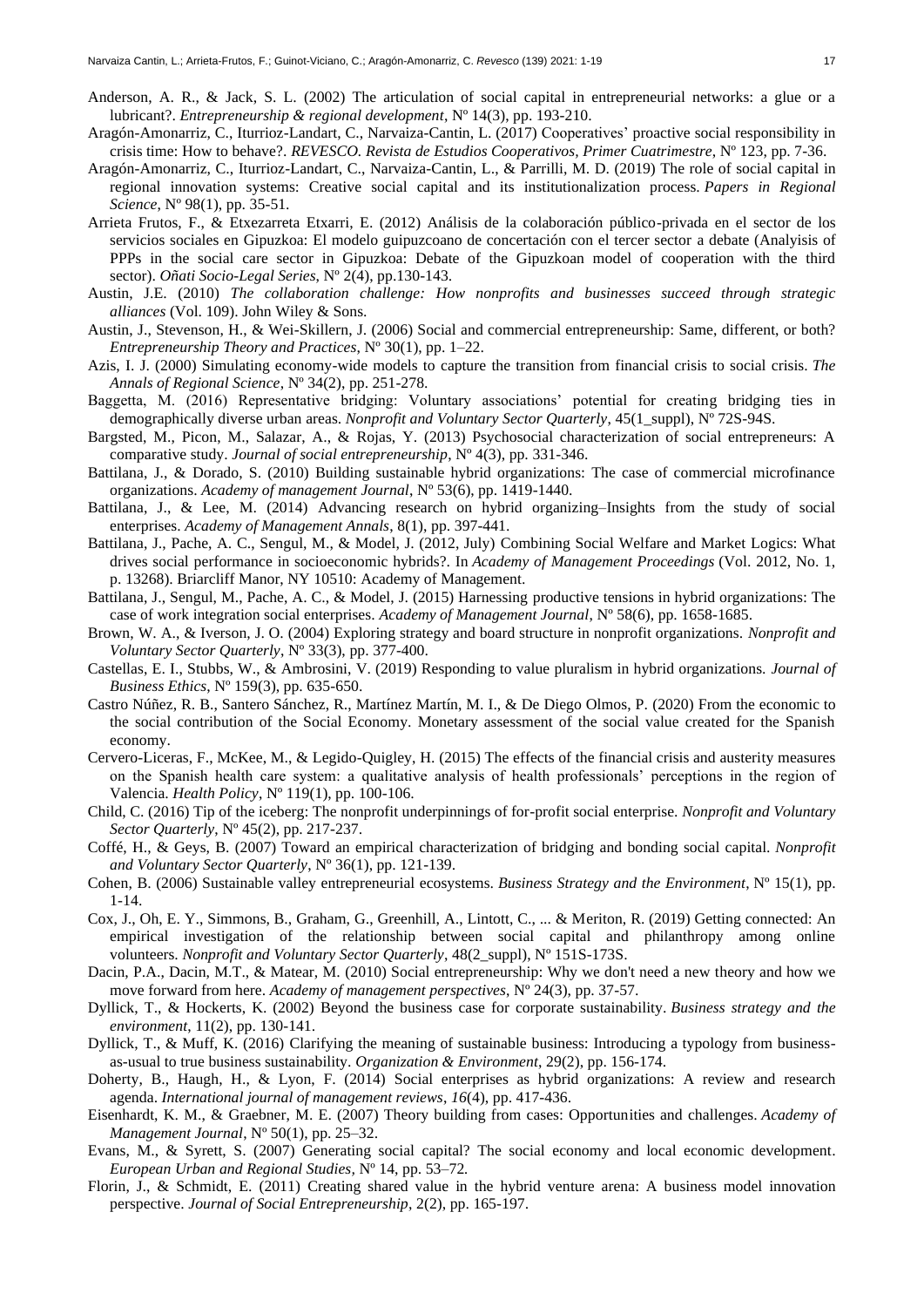- Galaskiewicz, J., & Colman, M. S. (2006) Collaboration between corporations and nonprofit organizations. In W. W. Powell & R. Steinberg (Eds.), *The nonprofit sector: A research handbook* (Vol. 2). New Haven, CT: Yale University Press, pp. 180-204.
- Powell, M., Gillett, A., & Doherty, B. (2019) Sustainability in social enterprise: hybrid organizing in public services. *Public Management Review*, Nº 21(2), pp. 159-186.
- Granovetter, M. (1973) The strengthof weak ties. *American Journal of Sociology,* Nº 78(6), pp. 1360-1380.
- Granovetter, M. (1985) Economic action and social structure: The problem of embeddedness. *American journal of sociology*, Nº 91(3), pp. 481-510.
- Grassl, W. (2012) Business models of social enterprise: A design approach to hybridity. *ACRN Journal of entrepreneurship Perspectives*, 1(1), pp. 37-60.
- Haigh, N., & Hoffman, A. J. (2012, July) The New Heretics: Hybrid Organizations and The Changing Face of Corporate Sustainability. In *Academy of Management Proceedings* (Vol. 2012, No. 1, p. 13993). Briarcliff Manor, NY 10510: Academy of Management.
- Harjula, L. (2006) Tensions between Venture Capitalists' and Business-Social Entrepreneurs' Goals. *Greener Management International*, 51.
- Hasenfeld, Y., & Gidron, B. (2005) Understanding multi-purpose hybrid voluntary organizations: The contributions of theories on civil society, social movements and non-profit organizations. *Journal of civil society*, Nº 1(2), pp. 97- 112.
- Iturrioz-Landart, C., Aragón-Amonarriz, C., & Narvaiza-Cantin, L. (2015) How to foster shared innovation within SMEs' networks: Social capital and the role of intermediaries. *European Management Journal*, Nº 33(2), pp. 104- 115.
- Kramer, M. R., & Pfitzer, M. W. (2016). The ecosystem of shared value. *Harvard Business Review*, 94(10), pp. 80-89.
- Kramer, M. R., & Porter, M. (2011) *Creating shared value* (Vol. 17) FSG.Liu, G., & Ko, W.-W. (2012) Organizational learning and marketing capability development: A study of the charity retailing operations of British social enterprise. *Nonprofit and Voluntary Sector Quarterly*, Nº 41, pp. 580–608.
- Lyon, F., & Fernandez, H. (2012) Strategies for scaling up social enterprise: lessons from early years providers. *Social Enterprise Journal*, Nº 8(1), pp. 63-77.
- Maestre-Matos, M., Páez Cabas, A. P., & Lombana-Coy, J. E. (2020). Shared value: a bibliometric review of the literature from the approaches of strategy, corporate social responsibility and stakeholder. *Cuadernos de Administración (Universidad del Valle)*, *36*(66), 172-186.Montiel, I. (2008). Corporate social responsibility and corporate sustainability: Separate pasts, common futures. *Organization & Environment*, 21(3), pp. 245-269.
- Monzon, J.L. & Chaves, R. (2020) Presentacion del número 100, *CIRIEC-España, Revista de Economía Pública, Social y Cooperativa*, 100.
- Mühlbacher, H., & Böbel, I. (2019) From zero-sum to win-win-Organisational conditions for successful shared value strategy implementation. *European Management Journal*, 37(3), pp. 313-324.
- Murillo, D., & Vallentin, S. (2012) CSR, SMEs and social capital. *Ramon Llull Journal of Applied Ethics*, pp. 17-46.
- Nahapiet, J., & Ghoshal, S. (1998) Social capital, intellectual capital, and the organizational advantage. *Academy of management review*, Nº 23(2), pp. 242-266.
- Ozcan, P., & Eisenhardt, K. M. (2009) Origin of alliance portfolios: Entrepreneurs, network strategies, and firm performance. *Academy of Management Journal*, Nº 52(2), pp. 246–279.
- Pache, A. C., Battilana, J., & Spencer, C. (2018, July) Keeping an Eye on Two Goals: Governance and Organizational Attention in Hybrid Organizations. In *Academy of Management Proceedings* (Vol. 2018, No. 1, p. 18007). Briarcliff Manor, NY 10510: Academy of Management.
- Pache, A. C., & Santos, F. (2013) Inside the hybrid organization: Selective coupling as a response to competing institutional logics. *Academy of management journal*, *56*(4), pp. 972-1001.
- Pache, A. C., & Santos, F. (2010) When worlds collide: The internal dynamics of organizational responses to conflicting institutional demands. *Academy of Management Review*, Nº 35(3), pp. 455–476.
- Patton, M. Q. (1987) *How to use qualitative methods in evaluation*. Newbury Park, CA: Sage Publications, Inc.
- Pfeilstetter, R.; Gómez-Carrasco, I. (2020) Local meanings of social enterprise. A historical-particularist view on hybridity of organizations. *REVESCO. Revista de Estudios Cooperativos*, vol. 134, e69162. https://dx.doi.org/10.5209/REVE.69162.
- Putnam, R. D. (2000) Bowling alone: America's declining social capital. In *Culture and politics*. Palgrave Macmillan, New York, pp. 223-234.
- Schneider, J. A. (2009) Organizational social capital and nonprofits. *Nonprofit and Voluntary Sector Quarterly*, N° 38(4), pp. 643-662.
- Tabares, S. (2021). Do hybrid organizations contribute to Sustainable Development Goals? Evidence from B Corps in Colombia. *Journal of Cleaner Production*, 280, 124615.
- Tan, W. L., Williams, J., & Tan, T. M. (2005) Defining the 'social'in 'social entrepreneurship': Altruism and entrepreneurship. *The International Entrepreneurship and Management Journal*, Nº 1(3), pp. 353-365.
- Theodoraki, C., Messeghem, K., & Rice, M. P. (2018) A social capital approach to the development of sustainable entrepreneurial ecosystems: an explorative study. *Small Business Economics*, Nº 51(1), pp. 153-170.
- Thomasson, A. (2019) The Importance of the Owner Relationship in Shaping Hybrid Organizations. In *Managing Hybrid Organizations*. Palgrave Macmillan, Cham.